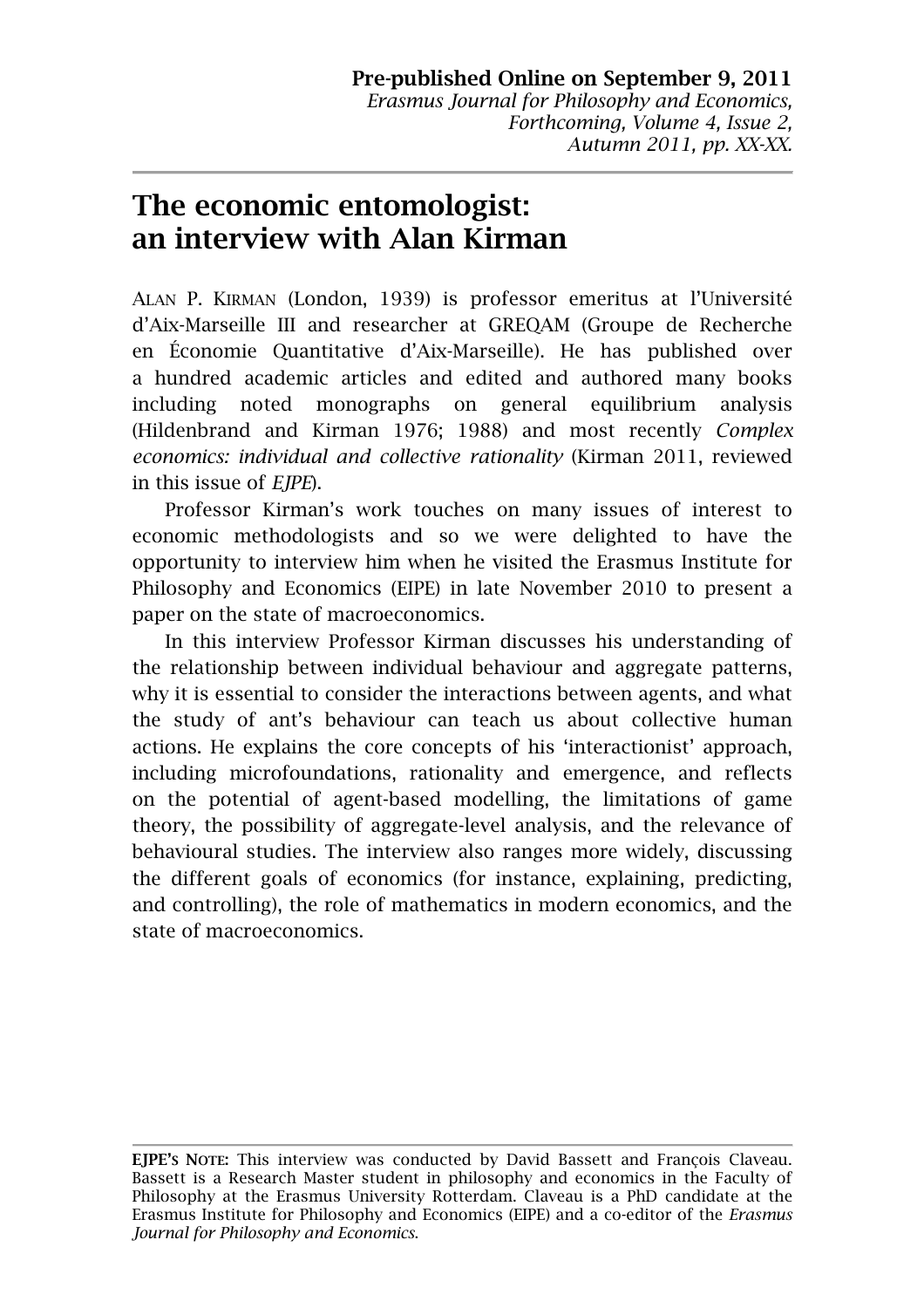# EJPE: *What brought you to economics in the first place and how would you describe your research in the early years of your career?*

ALAN KIRMAN: Well, my story is a bit weird because I started out after my first degree at Oxford as a school geography teacher. But I found myself asking: "Do I want to do this for the rest of my life?" I went to some evening classes in economics organized by the Workers Educational Association, and I thought: "Oh, that is really interesting. Maybe I should try and do something with this."

I first did a one year diploma (part of it on international economics) at the Johns Hopkins School of Advanced International Studies in Bologna (Italy). One of the people who were teaching there, Ira Scott, gave me a recommendation to do a PhD in Minnesota, so I took off to Minnesota the year after. There, it was very cold and extremely mathematical. But I had done no math before, so my advisor Hugo Sonnenschein told me I had to do a degree in math as well.

By spring, I thought that this was not what I came there to do. For me, economics was about unemployment and inflation and so on, and yet here I was struggling with fixed point theorems and all that stuff. I said to Hugo: "Look, why couldn't I do these other things?" He said: "No, no, that is macroeonomics, and macroeonomics is about wisdom. Microeconomics is about analysis, and young people should do micro".

Anyway, I got a fellowship to go to Princeton, where I thought I was going to do more *real* economics. Once there I looked around at the people who were teaching and by far the most interesting and inspiring teacher was Harold W. Kuhn, who was—unfortunately for me—a professor of mathematics and also a professor of economics! So I did my thesis with him, applying non-cooperative game theory to international trade.

Afterwards I moved into general equilibrium. I worked on a lot of other things too in my early years, because, you know, general equilibrium is not very inspiring. I mean, it is a great intellectual game, but it is so mathematical. So I worked on fairness, social choice, a bit on international trade—lots of different things, nothing very deep, and that is how I started out.

*Can you give us a short 'insider' story of the growing dissatisfaction with the general equilibrium project—the role of the Sonnenschein-Mantel-Debreu results for instance?*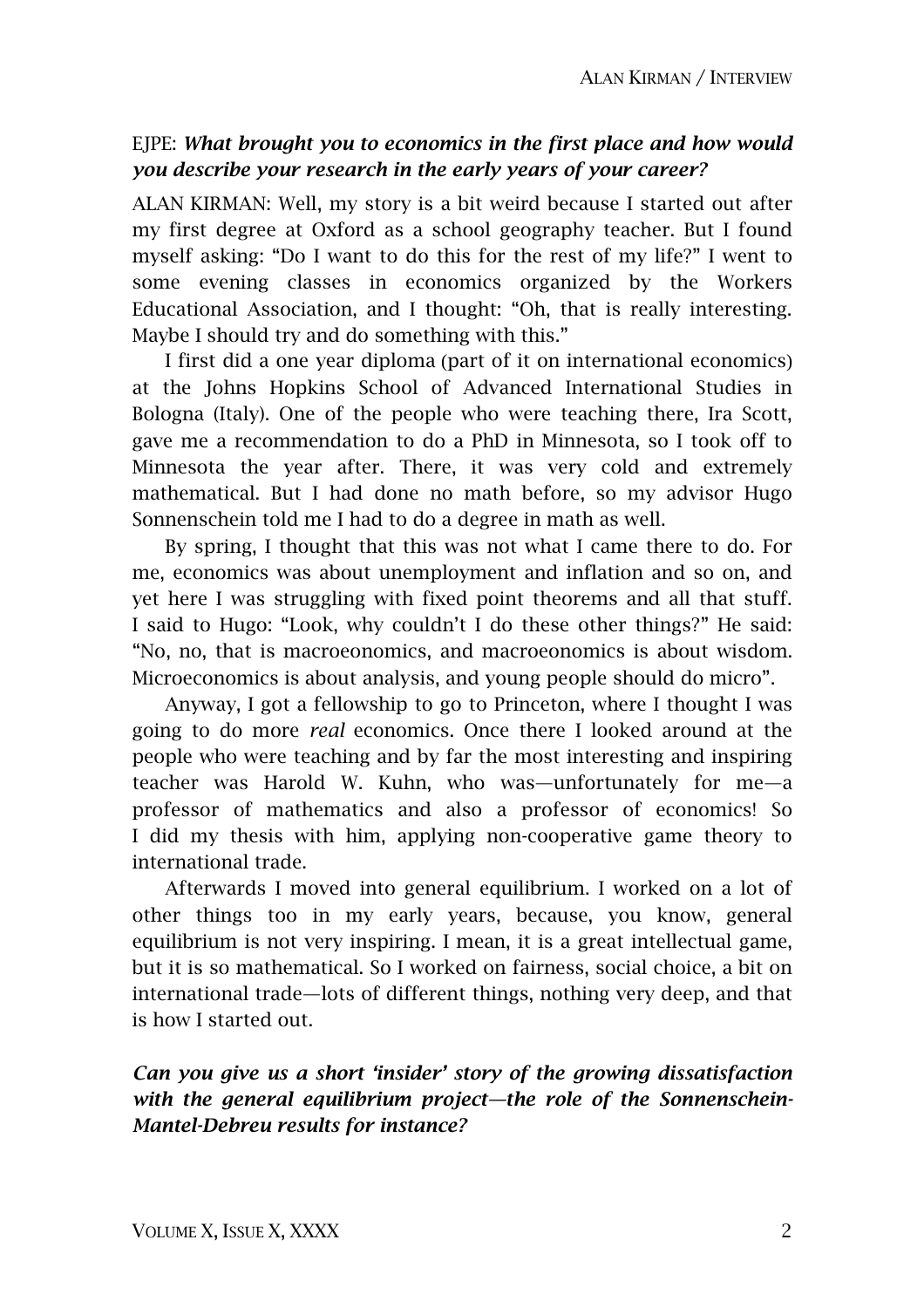The results of Sonnenschein (1972), Mantel (1974), and Debreu (1974) had a major impact. In his book *Market demand*, Werner Hildenbrand (1994) said that he used to work under the assumption that the microeconomic foundation would give us predictions at the aggregate level, but these results overturned that.

We learned that more or less anything goes in terms of what we can observe at the aggregate level. For example, how can you possibly do comparative statics in macroeconomics if you have several equilibria ―which equilibrium do you start with and which one do you go to? That is one problem. Also, if you have no idea whether economies starting out of equilibrium will actually go to equilibrium, why would you be so interested in equilibrium? Michio Morishima (1984) said that such a concept would be of purely intellectual interest.

So these are the sorts of things that made people uneasy about the very restrictive conditions we typically impose on individuals. When you learn that even with those conditions you are not going to get much structure in the aggregate, you start to say to yourself that maybe this project has some sort of fundamental weakness. A lot of microeconomists said that this was not very good, but macroeconomists did not take that message on board at all. They simply said that we will just have to simplify things until we get to a situation where we do have uniqueness and stability. And then of course we arrive at the famous representative individual.

Hildenbrand took a radical stand and said that we should forget about all this individual optimization and just look at distributions of how people behave and see if we can extract rules about the economy. That went over like a lead balloon! He gave talks at Berkeley and everywhere and people were just extremely hostile. So his approach never took off and yet I think it is a very positive way of doing things.

# *Your recent book is called Complex economics (Kirman 2011). Many economists in the last twenty years or so have endorsed similar labels. What does 'complexity' amount to? How did you shift from general equilibrium to this other project?*

The *Journal of Mathematical Economics* was first published in 1974. Hans Föllmer—a mathematician in Bonn at the time, later in Zurich, and now in Berlin—had a paper in the first issue of this journal which was called "Random economies with many interacting agents" (Föllmer 1974). He showed there that if you have lots of people who have their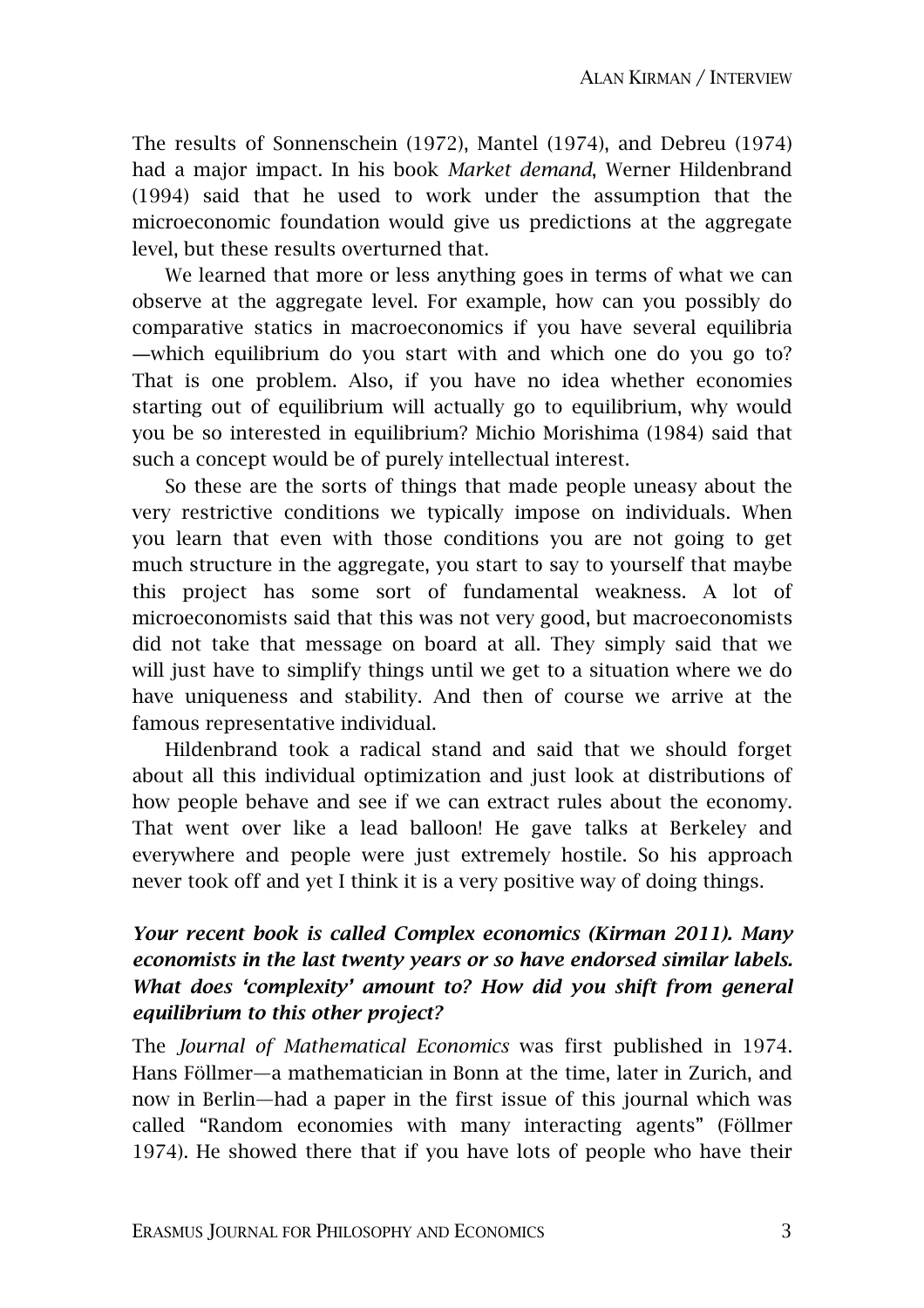regular preferences and so forth, but those preferences are influenced by their neighbours—like particles in the Ising model from physics that could destroy the underlying notion of a unique equilibrium or, put alternatively, that you could not say much about the aggregate once you had this interaction.

I started to think about interaction models and talked to Hans about that but I was not imaginative enough. Then I met a mathematician from Warwick called David Rand and we had a long discussion about whether we could think of demand differently, with each individual's demand being influenced by the demands of his "neighbours".

I think this was when I started to think of systems where you have these really quite primitive individuals interacting. That is what came to underlie my view of complexity: lots of rather simple individuals who by their interactions generate phenomena at the aggregate level that do not coincide with what you see at the lower level. In economics typically, we make a short-cut: we just assume that what is going on up there looks like what is going on down here.

# *The term 'microfoundations' is highly popular in economics. Would you say that your own approach is critical of the quest for microfoundations or that it is only critical of the specific 'microfoundations' in vogue in economics?*

It depends on what precisely you mean by microfoundations; do you mean by that that I want to reduce the economy in some sense to looking at some sort of 'typical or representative individual', so that once I understand how that one individual works, then I understand how the economy works? Well, that I am critical of (see Kirman 1992). I am also critical of the particular microfoundations that we use. Why should we focus so closely on these axioms of rationality *which we have imposed*? Those are the two aspects I would be critical of.

This does not mean that you should not be interested in what individuals are doing—after all, that is what agent-based modelling is about. You can also be interested in how individual behaviour affects the working of the economy but you should not have a simple, add-up, clockwork idea of this transition.

Somewhere in my new book (Kirman 2011, 19) there is a quote from two neurologists, Churchland and Sejnowski (1992, 4). They say that aggregation in neuroscience is much more complicated than simply summing up the properties of neurons. This should not stop you from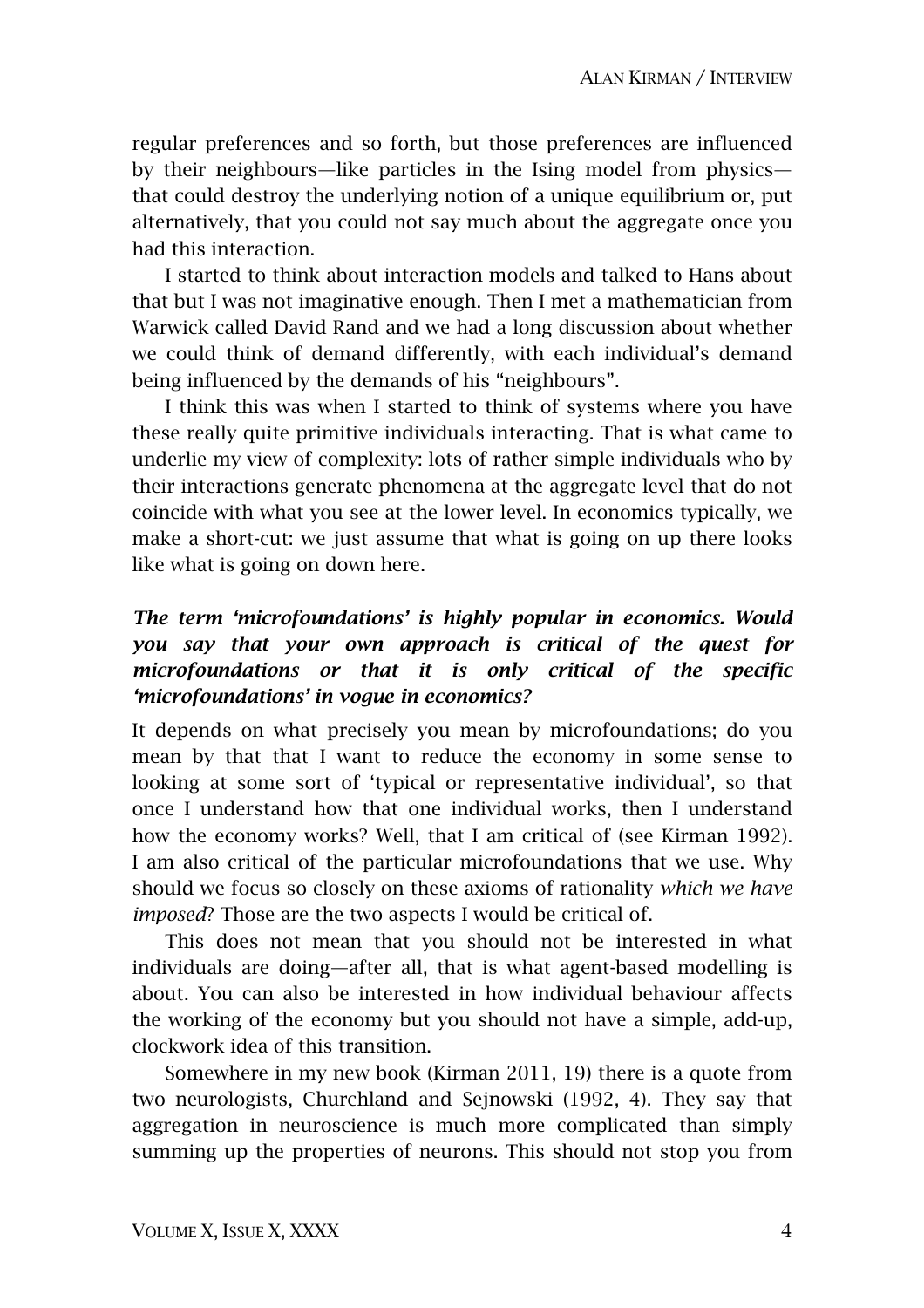being interested in what is happening at the neuronal level but, if you want to understand people's attitudes and what they think, you are not going to stick to examining neurons, right? You will be interested to know what happens to the network of neurons—how they combine and which ones get fired when you are in certain moods and so forth.

#### *You reject the standard rationality assumptions in economics. What are your reasons for doing so? What are the substitutes?*

Those axioms—and you can find a whole series of people from Pareto onwards who make the same argument—come from economists' introspection and what they think is necessary for their work, not from observation of what people are doing.

Some of these axioms seem natural, at least at first sight. For example, transitivity seems a natural idea—if you prefer A to B and B to C, you also prefer A to C. But if you look carefully at how economists define the things over which you are making choices, you could never observe whether or not an individual is making transitive choices.

My main problem is that none of these axioms is taken by observing lots and lots of people. In other disciplines, that is what you do. You look and then you try to develop a model which might explain what you observe. In economics, we started out by doing the formalization and building models which were internally consistent but often far removed from reality. To construct models which we could analyse formally, we needed to make some formal assumptions. As I said, many scholars starting with Pareto basically made the same remark: these assumptions are somehow not natural, they are not about what people do, they are more about what we need in order to pursue our analysis. So that is my real objection.

What do you replace that with? Do you just say that people just make arbitrary random choices? Well of course not. The argument I would make would be that, in some sense, people see directions in which they think their welfare improves, and they try to move in those directions. A simple way to model this is to give simple rules to agents that you find plausible and then look at how that works. In such a model, people are not *irrational*, but rationality must have a much more open definition.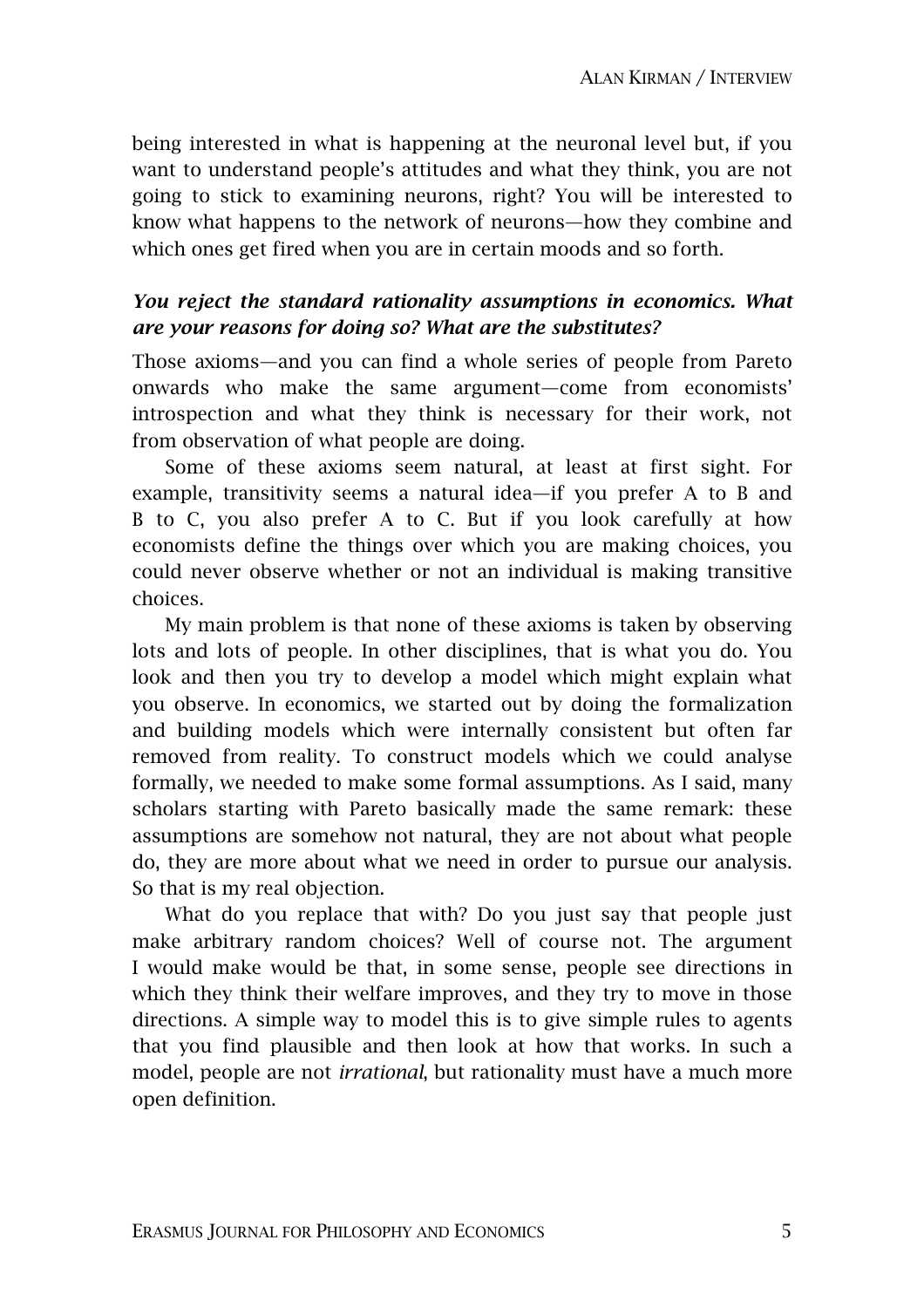*You display some sympathy with the project in behavioural economics to supply psychologically-refined assumptions regarding economic agents. At the same time, you assert that we have much to learn from studies of ants, bees, and other social animals which can be modelled as acting based on simple behavioural rules. Are these two lines of inquiry—refining the psychology of our modelled agents and looking for simple behavioural rules—not in tension?* 

The distinction is really the following. Say that I observe people behaving in certain ways and that together they are generating some aggregate pattern. I say to myself: "Can I think of this phenomenon in terms of the rules people are following without worrying about their intentions for the moment?" That is like the ants phenomena, in the sense that the ants are interacting in very simple ways.

Now you might say that you are interested in why they act like that. Why are they following these rules? One can say that evolution has led them to select the rules that they follow. This is what is often said about ants. Yet Deborah Gordon, a famous entomologist has collected a mass of evidence (see Gordon 2010) to show that quite often ants are individually inefficient and fail to do what they are trying to do. Although they achieve a lot, they do not seem to be behaving optimally in any standard sense. I think economists have bought in too easily to the unsophisticated evolutionary arguments. Her advice to people who argue for optimal behaviour is "spend time watching ants". The same advice could be given to economists, "watch economic agents!" Thus, when we are looking at human beings we probably want to know much more than that they seem to follow, in general, simple rules and we want to look at the psychological side of things. That is why I have been interested in neuroeconomics and published a couple of articles on that (e.g., Oullier et al. 2008; Kirman and Teschl 2010).

So I do not think there is a contradiction. When we are interested in humans we are not only interested in knowing which rules they follow but also why they follow these particular rules and why they often seem to behave non-rationally. This would be my distinction.

*You have made many contributions to the difficult question of how to connect macro-patterns to the behaviour of agents. What are the main results regarding this question? For instance, can you tell us about your fascinating work on fish markets?*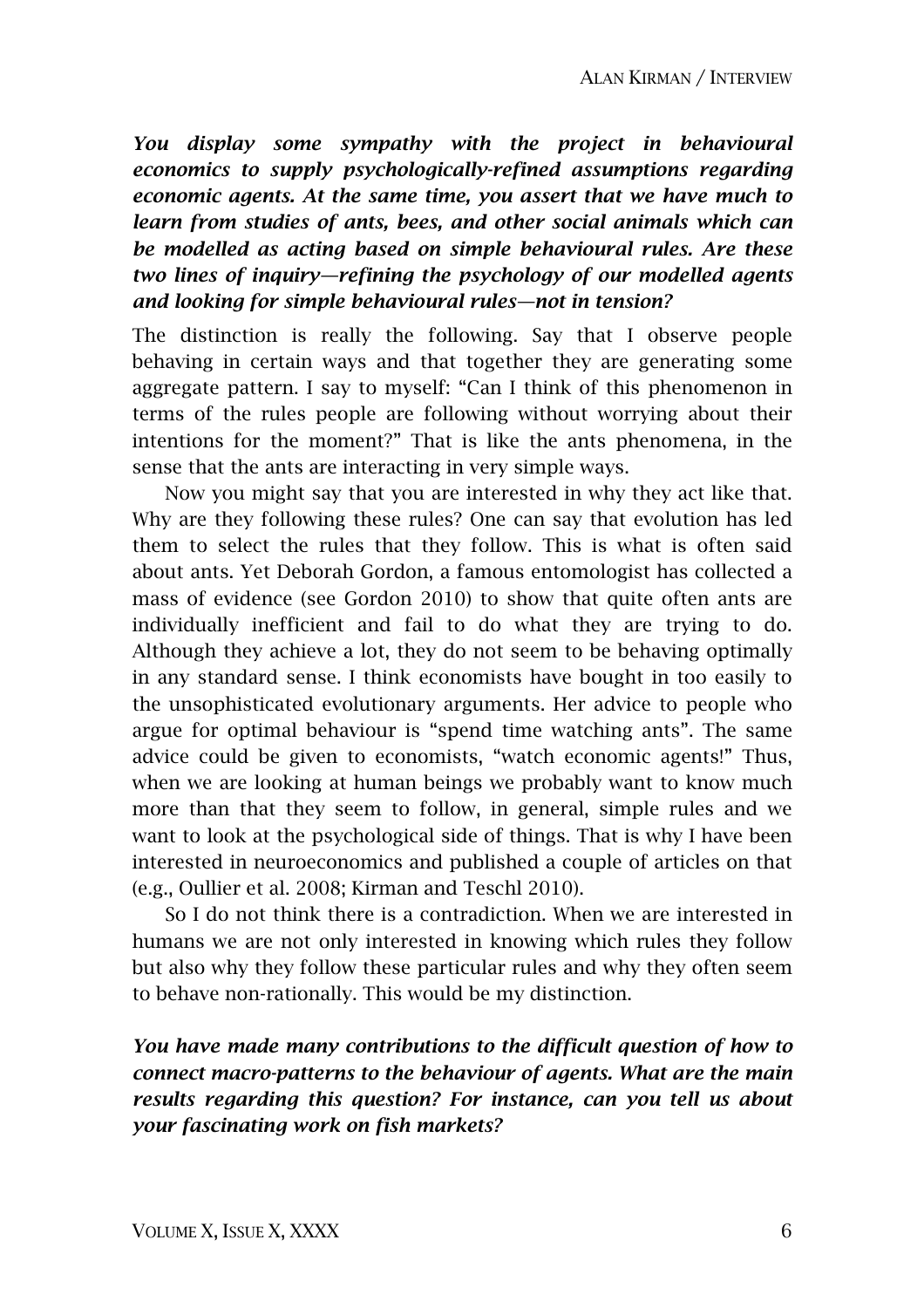There are two important results on the relation between the aggregate patterns and individual behaviour. Firstly, even if individuals are not 'well-behaved' in the standard sense, the aggregate can actually have rather nicely orderly behaviour. Second, it is also possible that when we have a lot of well-behaved individuals, the aggregate seems to be much messier than the behaviour of the individuals.

In considering the first possibility, that is where I go to look at real markets—like fish markets (Härdle and Kirman 1995; Kirman 2011, chapter 3)—and try to understand what is happening. The individuals in markets are in very complicated situations; they know a lot of information about all the people around them, and various things are happening which are not usually incorporated in our models.

You could try and model this as a huge and complicated game. But, in fact, these people settle down to doing things that are really rather simple. For example, a lot of them become extremely loyal; they always buy from one seller. Once you have established that fact, then you can begin to see a sort of pattern emerging in the market. Some people are shopping around, but overall you get a rather nice negative relationship (which to be precise I should not call 'demand') between the amount of fish on the market and the realized prices. The simple patterns of individual behaviour actually generate at the aggregate level something which looks quite like what you might have thought of as a classical aggregate excess demand function, but it is certainly not derived from every individual having his own regular excess demand function. (Incidentally, there has historically been a lot of discussion in economics as to whether what we observe when people make purchases corresponds to the formal definition of demand! But that is a discussion for another day.)

Considering the second possibility, if you look at financial markets (Kirman 2011, chapter 11), people who seem to be following rules which are in some sense rational can sometimes generate huge movements in the market, not because these people suddenly become irrational but because they are taking into account what other people are doing and so they start to follow the trend. Information cascades and these sorts of phenomena arise not because people are just weird. They happen because people interact with each other. This interaction can lead to mass movements which you could not have anticipated if you just looked at individuals in isolation.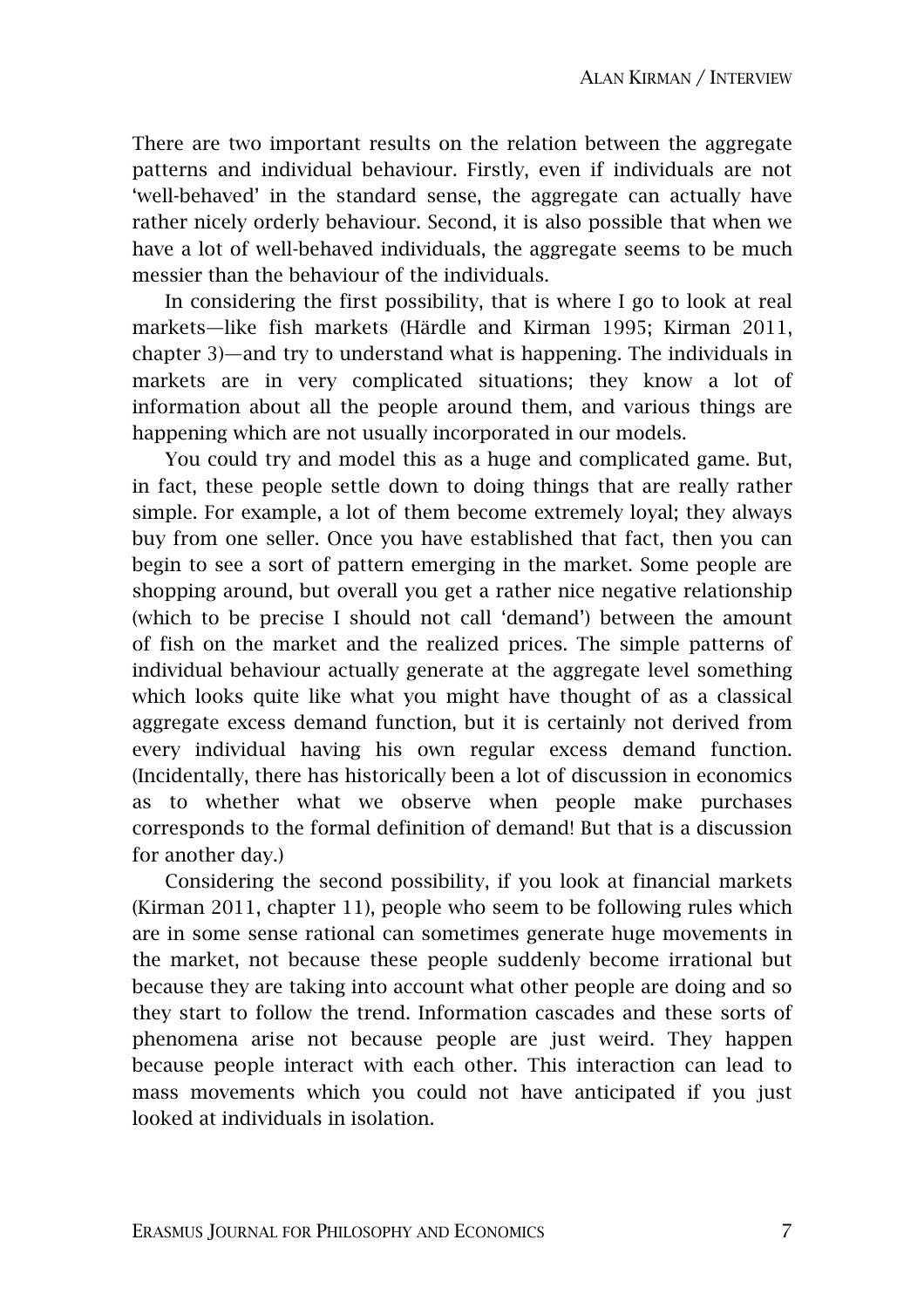So you get two things: 'bad', 'irrational', or 'odd' behaviour which somehow gets smoother, and the other way around.

# *The term 'collective rationality' is in the subtitle of your recent book. What do you mean by it? How does it relate to our usual understanding of individual rationality?*

Well, I am not happy with 'rationality'. One of the problems that we find is that people have now somehow absorbed the economist's notion of rationality, so that when people say 'rational', they immediately have in mind something like what economists define as rationality. In fact, rationality can be thought of in many different ways.

Rationality for me would mean something more like coherent or interpretable behaviour; behaviour that is not just random. So 'collective rationality' would mean that in some sense this group or society moves in a way that you can observe and anticipate and seems to be purposeful—although I do not want to insist too strongly on 'purposeful' because it is not clear that the aggregate has purposes. In this sense, 'collective rationality' could well be applied to a physical system, where there is clearly no intention involved. Take a system made of physical particles (see Kirman 2011, chapter 6; and Vinković and Kirman 2006). The system's basic tendency is to minimize its total energy. One might want to say that the system *tries* to reduce its energy, but it is not intentional. The system does not have an intention but you can still observe it minimizing its energy and that is something that is well defined. In the end, what I am after is perhaps more a sort of collective coherence rather than rationality.

# *Some might conclude from a discovery of 'collective rationality' that it is acceptable to simply use techniques that concern themselves with analysing the aggregate level only. Since connecting the behaviour of individuals to macro-patterns is so difficult, such an approach is certainly analytically appealing. What would you say of such an alternative?*

Actually, this alternative is in the spirit of the old macroeconomics where we used to have relationships between aggregate variables, and then you have things like Goodwin's business cycles (Goodwin 1951).

It is not an illegitimate activity to think in terms of aggregates. You do not necessarily have to be interested in explaining aggregate relationships in terms of individuals. Central bankers actually often look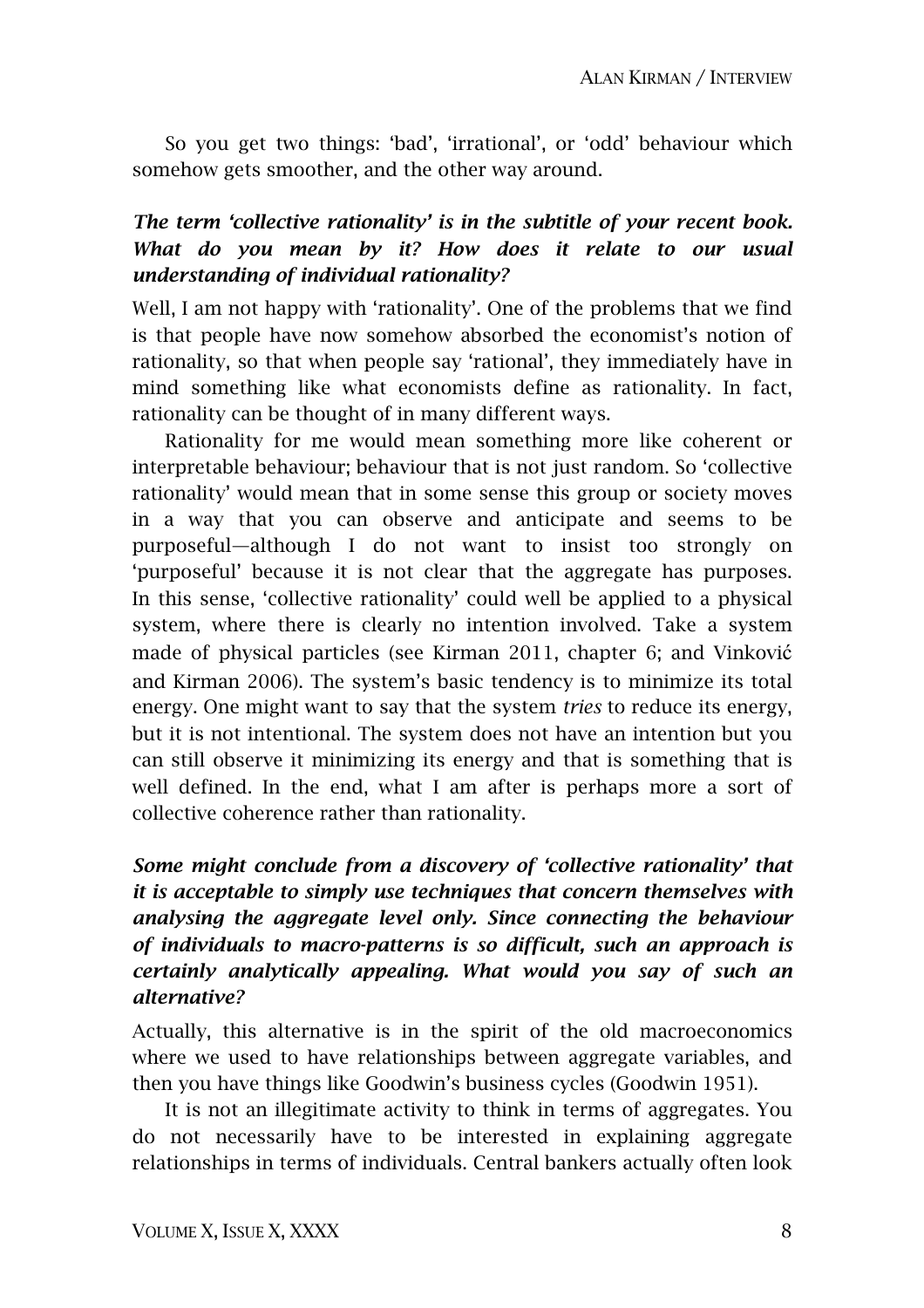at rather simple aggregate relationships without worrying about what it was that motivated people; and they do not even try to derive the aggregate relationships from underlying models. For many purposes (particularly policy purposes), focusing on simple aggregate relationships may even be better than worrying much about all the mechanics of the economy. You may also be interested in the mechanics, but for certain purposes it may be perfectly legitimate to want relationships between aggregate variables. To use a familiar metaphor, you do not have to understand the mechanics of a watch to be able to understand the regular movements of its hands.

*You often use the term 'emergence' in your own work. What do you mean by it? Among the many interpretations of emergence in philosophy (see O'Connor and Wong 2009), at least one, the irreducible-pattern interpretation, seems to imply that one would not be able to analyse some aggregate-level, emergent properties in terms of the interactions of units at a lower level (e.g., individuals). But your strategy seems to be exactly that. Why should we expect the study of individual-level interactions to be a fruitful way to analyse aggregate-level properties if the latter are deemed emergent?* 

I am not a philosopher, so I do not know much about these things, but if you look back, people who were at the interface—J. S. Mill, and people after him—were interested in exactly this distinction between what is happening at the different levels. My primitive, non-philosophical, feeling is that it is not a distinction between looking at the individuals *and then* looking at the interactions between them. What generates the difference at the aggregate level is that individuals are interacting with each other. So I cannot take that individual, examine him (the way he behaves and his decisions), and conclude from that what the crowd will do. I cannot because I am eliminating the essential part which is the interaction. I would say it is the individual characteristics *plus* their interaction which generate the activity up here, which has different characteristics from the specific individuals. It is the fact that one cannot derive the aggregate property from adding up the behaviour of individuals that makes aggregate phenomena 'irreducible', I think.

# *One main argument—if not the main argument—in your recent book is that "direct interaction between agents plays a crucial role in determining aggregate outcomes" (Kirman 2011, 35). What is so*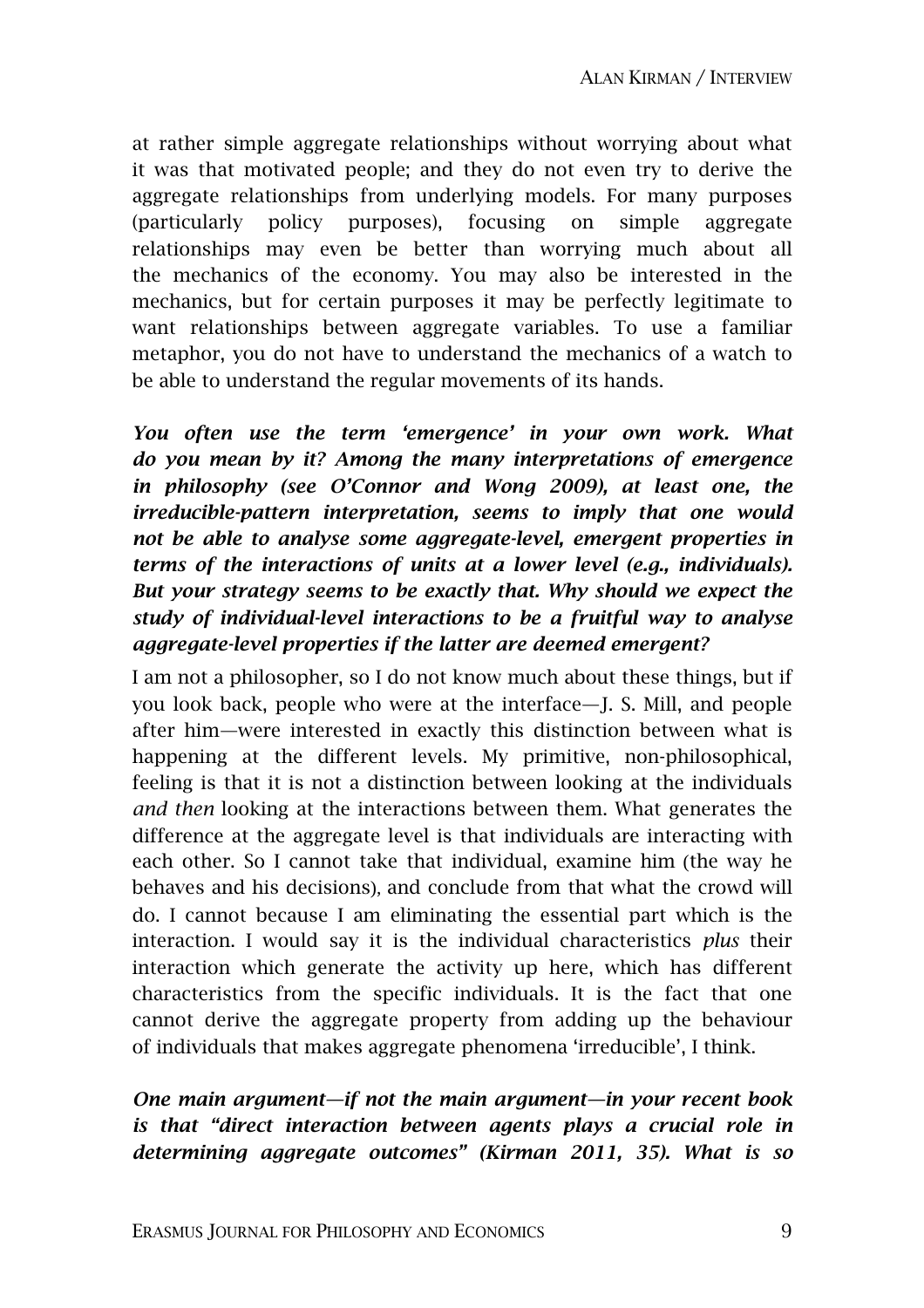# *"crucial" about it? Is it that direct interaction is more "crucial" than other elements—e.g., the behavioural rules of the agents themselves?*

Well, when you come to economics, at the start you are told it is about the distribution of scarce resources amongst competing needs, or whatever—they give you a definition. And you say, well how is this achieved? Well, we are told, this is achieved by people trading with each other and collectively that leads to outcomes that have certain properties. But then you say to yourself: "trading with each other, how is that organized?" And they say: "Well, it is through a market. There are some prices which are given and then everybody uses those prices". Yes, but who trades with whom?

In the standard model, the part where people meet each other, trade, and so forth—in which things happen—is just missing. As soon as you start to think about it, you realize that, if people are interacting with each other in markets, what one person is doing will influence others. For instance, when I meet someone and he tells me that he is buying an asset, that would probably influence what I think of its prospects.

All this interaction seems to me important, and yet that is something that we just push under the rug in the standard set-up. There are very few markets where the actual mechanism of dealing—the actual influence of one person on another—is not important. If you want to understand economic activity you cannot lay aside the fact that it has to happen between trading partners.

*You seem to be saying that it is crucial for us to look at interactions because they are usually missing from our usual story of how economies work. There would be another interpretation of "crucial" which would be something like the following. One starts with the proposition that aggregate outcomes are determined by the properties of individuals—i.e., the rules they follow—and by the structure of their interactions. The structure of interactions would be "crucial" in the sense that the aggregate outcome will be more sensitive to changes in the structure of interactions than to changes in behavioural rules; changing the interactions a bit modifies the aggregate outcome, while this outcome stays the same for a broad spectrum of behavioural rules. Would you also subscribe to this interpretation of "crucial"?* 

I think crucial has both these meanings. What we know is that, if you change the rules of the market a little bit, you can actually make a big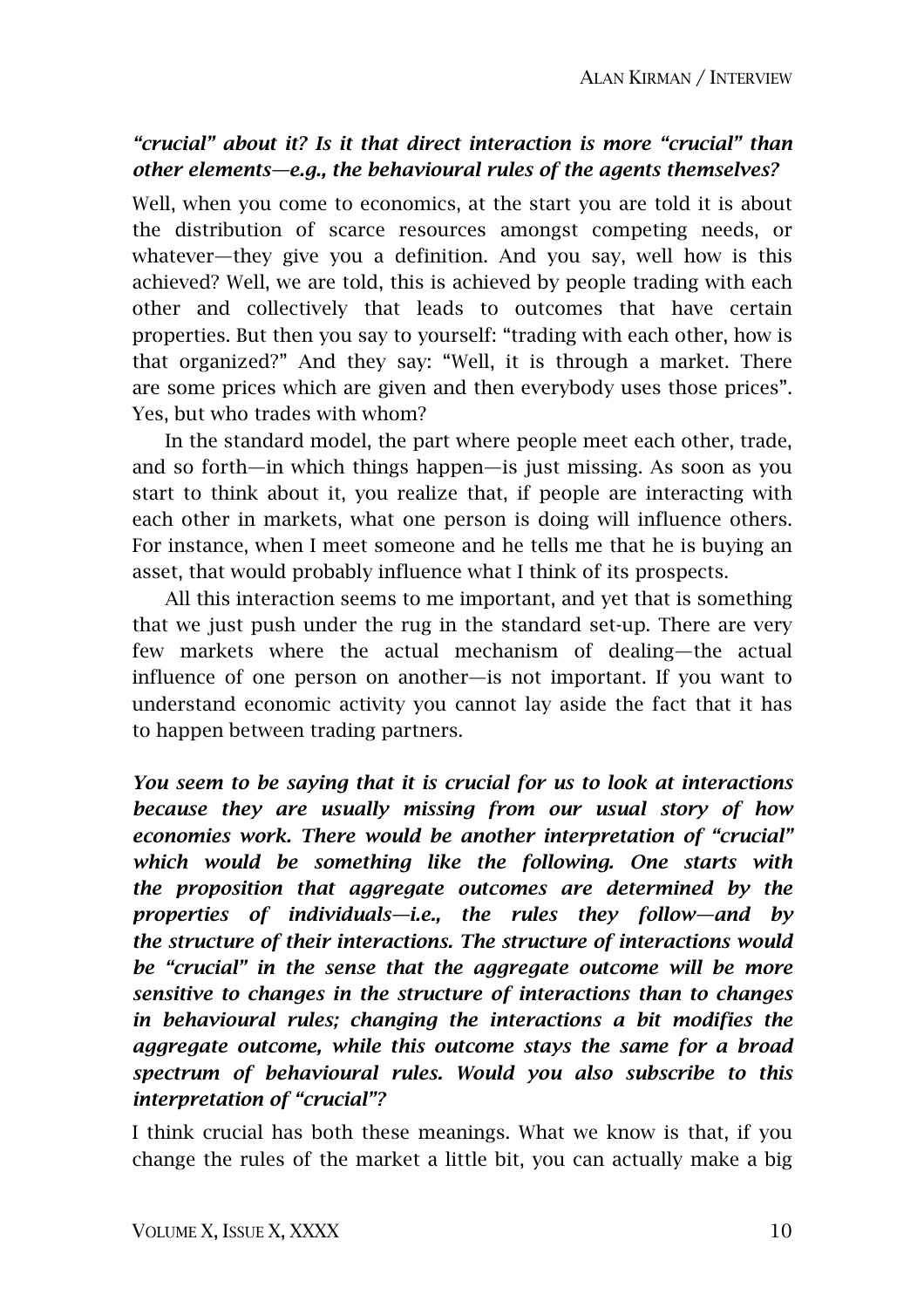change in the result. Let me give you a very simple example. Take a market for a financial asset which is organized as an order book. You put in your orders and orders are cleared as they meet their counterpart, i.e., as the price asked is lower than some bid.

One rule governs for how long those orders stay on the book. Do they stay on there just for a day and then get wiped out? Do you leave them on there for three weeks? Do you leave them on there until the people who placed the orders take them off? Here is a simple organizational rule which does not have anything to do with the intentions of the people who are putting these orders on there, but which changes the actual prices a lot. Changing in apparently minor ways the rules of the organization can actually change what happens in quite a major way. So what you allow people to do with each other, rather than the particular behavioural rules that they are following can actually turn out to be very important.

# *The typical way of modelling interactions between agents in economics would be to use game theory. But you express some dissatisfaction with game theory. Is not game theory more flexible than you depict it? Do your criticisms apply as well to evolutionary game theory for instance?*

If you read Binmore's *Essays on the foundations of game theory* (1990) you will find a section where he says that, unfortunately, we get into a kind of impasse. We get this infinite regress linked to the common knowledge problem. For example, I drive frequently from Aix to Marseille. You have the *autoroute* and parallel to it is the *route nationale*. Say there is, one day, congestion on the *autoroute* and nobody on the *nationale*. I think: "Tomorrow I will take the *nationale*. But, wait a minute, these other drivers are intelligent too, so they will take the *nationale* tomorrow, I would do better to stay over here. But, wait a minute, these drivers are pretty intelligent so they can make that step too…" It is actually not logically possible to reason to the solution of these kinds of problems that people are supposed to be solving in game theory.

You can surely define an equilibrium, and say that if we were there nobody would want to move. But then you get to the problem of how we get to this equilibrium—the exact same problem that we have with general equilibrium.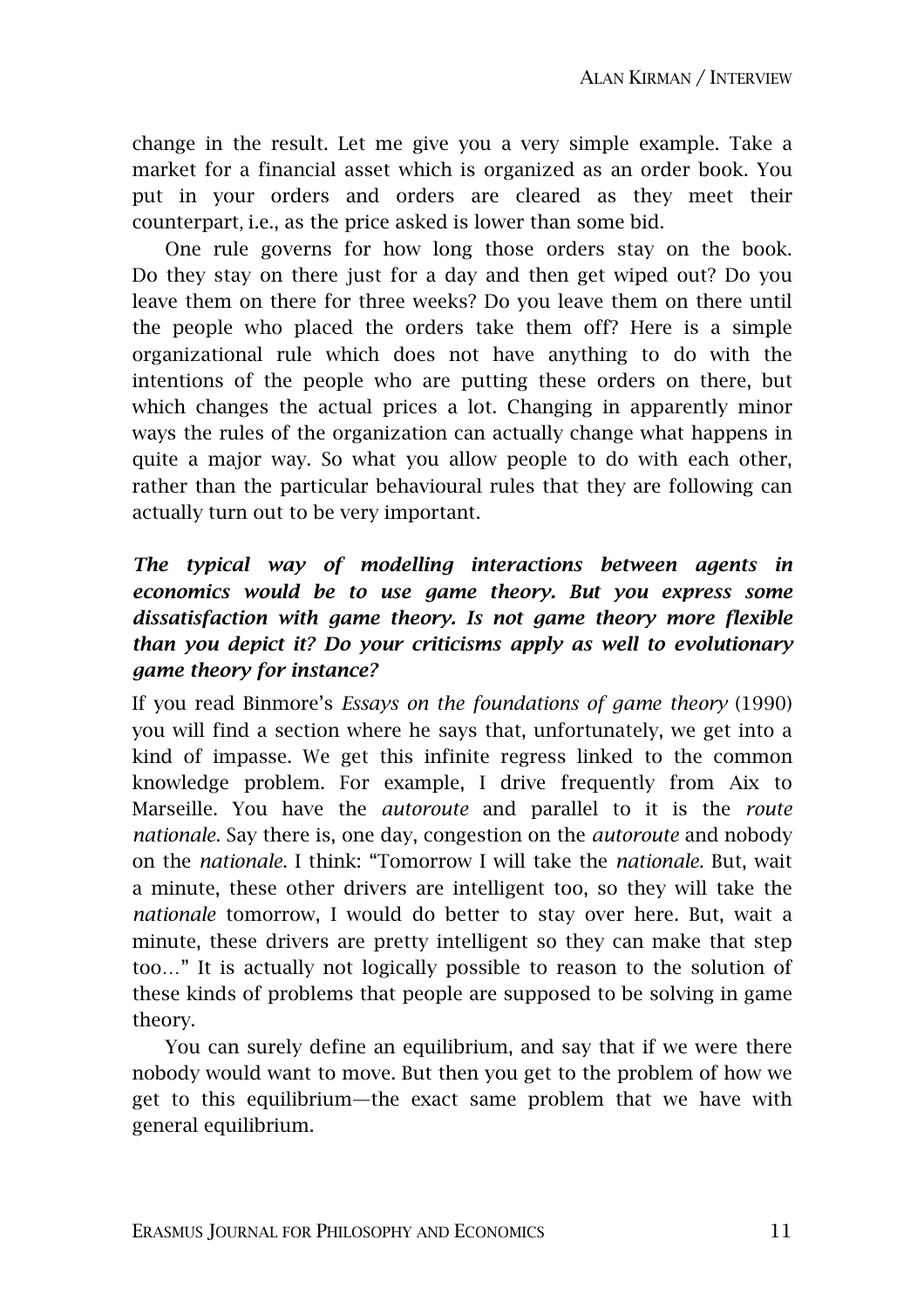One way out is evolutionary game theory, which does not have people reasoning. You simply identify individuals with strategies, and strategies that do better reproduce more, while strategies that are doing worse disappear. That is extremely mechanical; it drops any reasoning on the part of individuals and, as I said earlier, it relies on too simplistic an interpretation of evolution.

For certain specific, local problems, game theory is a very nice way of thinking about how people might try to solve them, but as soon as you are dealing with a general problem like an economy or a market, I think it is difficult to believe that there is full strategic interaction going on. It is just asking too much of people. Game theory imposes a huge amount of abstract reasoning on the part of people—far more than in standard economics where you only need to know the prices and your own preferences.

That is why I think game theory, as an approach to large scale interaction, is probably not the right way to go. But I still think that a really important insight comes out of game theory: as soon as people start to worry about the fact that what they do has an impact on what other people do (and they start to think about it), that makes life very different.

### *You favour agent-based modelling as an alternative method to study agents' interactions. Can you sketch the characteristics of this method?*

There are two possible approaches to agent-based modelling. The first approach is to start with a very simple, rudimentary model that can be solved analytically. Then you generalize it and simulate this more general model. We know the analytical results in the simple model and the question is whether these results continue to hold in the less restrictive model. You find such an approach in the chapter on fish markets in my new book (Kirman 2011, chapter 3). In the simple model with two sellers and many more restrictive assumptions, we worked out analytically whether people increase the probability of going to the seller from whom they made the most profit in the past. Then we ask what would happen if we tried to generalize the model. Since the results can no longer be derived analytically, we simulated what happens.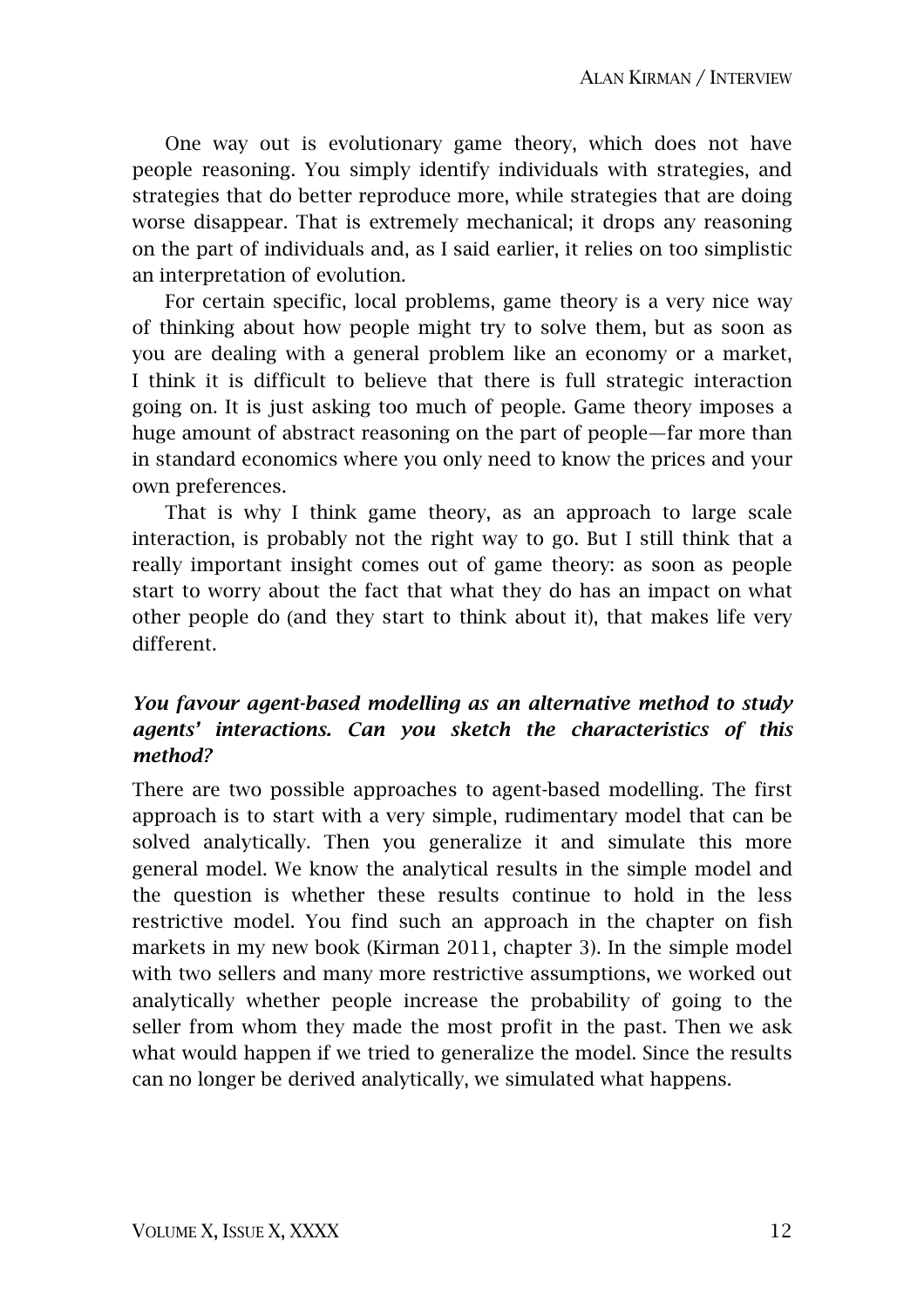The alternative approach—the artificial life approach—gives people pretty much arbitrary rules to start with, and lets them choose different rules as they go along, and then you see if anything emerges from that. That was the Santa Fe stock market approach (e.g., Arthur et al. 1997): throw these individuals into the pot and then you look at the soup and see if anything has happened.

An objection to this second approach is that you have so much freedom. You can choose completely arbitrarily the very basic rules that you give people to start with. David Colander at some point raised this objection. He said that, if you are reasonably clever, you can just give the right rules to get anything you want to come out.

So a legitimate objection to a lot of agent-based modelling nowadays is that the specification is often not justified; one just puts down rules which seem intuitive.

#### *So for you it is essential to have some sort of empirical justification?*

I am not asking for extremely tight justifications—either empirical or theoretical—but you need some. It seems to be reasonable to assume that people stick to rules which seemed to have worked well in the past. If you start to put in more specific rules in your model, I would want some empirical justification, ideally. And again, I would come back to the same idea: watch economic agents.

For instance, when the Soviet Union collapsed, all these kiosks sprang up in Moscow around the metro stations. You had all these people who started trading for the first time. We went to this new market and collected data over three months about the prices they charged and we asked them: "How did you choose the rule you use? How did you decide how to change the price?" The answers were very interesting. Some sellers would say: "Well, I look at the going price in Moscow". Others said: "I check the price I paid for the articles when I got them, and then I add a mark-up", or "I try to match the average of what is around me", or "I try to beat the lowest price around me". So you had all these different rules and then we ran little simulations and found out that you could have higher prices occurring at one metro station compared to another, not because the income levels of this area was higher or lower, but just because of the way these rules interact. We never published that, but it was really interesting.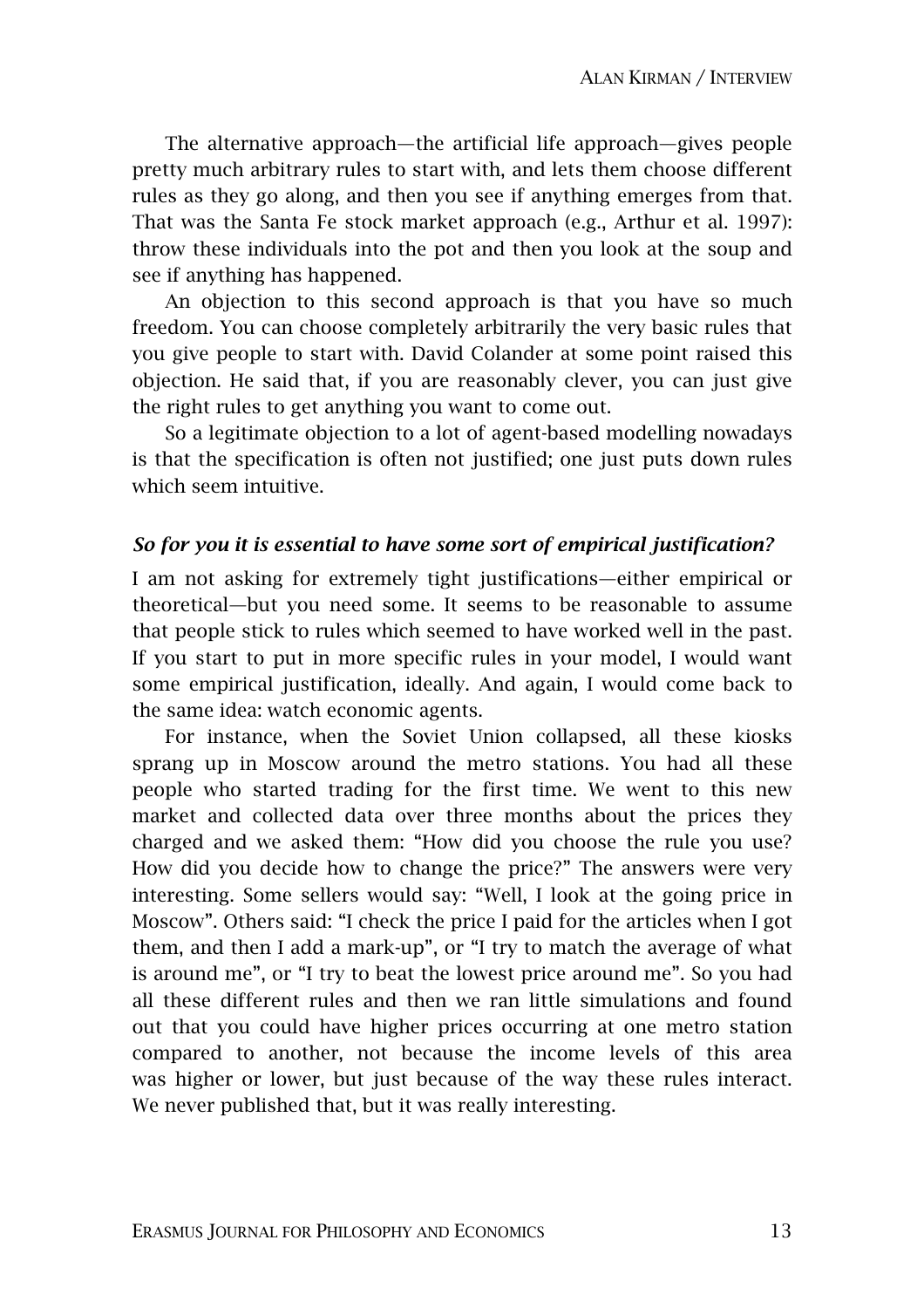# *What would you say are the most important insights delivered by agent-based modelling in economics so far? Whose work do you particularly admire?*

Well, firstly, I do not regard myself as an agent-based modeller. I find it interesting and I think it is a good thing to do, but I would not define myself as a practitioner of that art. But let us start with people like Bob Axtell and Josh Epstein. In their book *Growing artificial societies* (Epstein and Axtell 1996) one finds a lovely illustration of how these methods can be used to explain things that we would find very difficult to explain with standard models. They developed what they called Sugarscape—a computational model inhabited by these little people who just wander around eating sugar. They are programmed so that they seek out where there is more sugar, but of course because they all end up going to, and consuming in, the same places, there is less sugar there, and so they move on. The society organizes itself and you can see cycles happen: more sugar grows here, they eat it and then they all move on, and later they come back when sugar grows there again. You get these cycles and patterns emerging which you could not have generated with an ordinary sort of model.

So we have some nice models which develop these sorts of insights to do with the emergence of collective self-organization. But I do not think that we have seen many market models, many economic models, which have such a striking result. For the moment we somehow have not made the leap. We have a few good examples though, such as the Schelling models (Schelling 1978). What was Schelling's motive? It was to show you that what happens at the macro level is very different from what happens at the individual level. So for me, that was an early example of agent-based modelling, and a beautiful one. As you can see from the beginning of my book, I am a complete admirer of Schelling.

Leigh Tesfatsion is someone who has made an enormous effort to gather people together around agent-based modelling (e.g., Tesfatsion and Judd 2006). So she should get a lot of credit for pushing this field. Blake LeBaron is another—an economist at Brandeis who works on financial markets. He has done some very nice agent-based models in which he manages to reproduce phenomena which are quite difficult to produce with standard models for stock price series (e.g., LeBaron, et al. 1999). You could also regard some of the work that Buzz Brock and Cars Hommes did as being agent-based. Again, those are people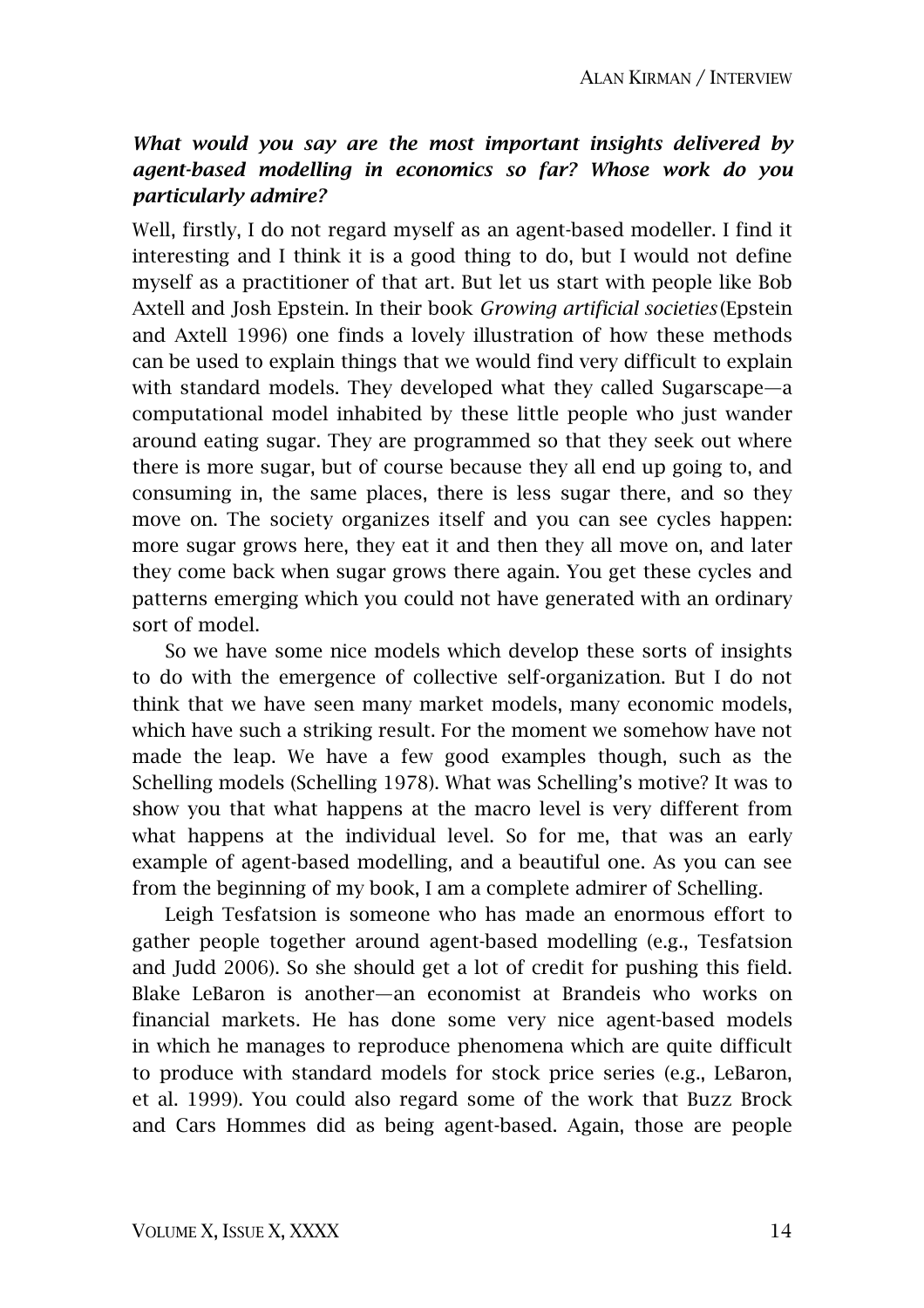who really develop interesting models; they have theoretical foundations but they also use simulations.

I am not a great fan of people who put together a model and then just turn the handle. Those who just say: "Now I will inspect the whole parameter space, to see what can happen and what does not happen". I do not think this is insightful. But there are some people who really have a vision. To come back to emergence, they find that they have generated interesting emergent phenomena from simple agent-based models.

*Some scholars seem to believe that agent-based modelling offers a powerful tool for policy analysis. For instance, Robert Axtell says: "With that machine full of agents you can find out what processes give the empirical data on the distribution of real income and wealth. Then you can move them out for three years and see what happens. I think it's a new way to do macroeconomics; it's a new way to do*  policy" (interviewed in Colander, et al. 2004, 285). What kinds of *policy questions do you believe agent-based modelling is capable of addressing?* 

When I gave a talk at the Bank of England, one of the directors, Spencer Dale, said: "I love what you do, I really think it is interesting, but you know, I have to make monetary policy. What am I going to say when we are sitting down and dealing with day to day policy matters? It is so much easier with regular models because we know what we are supposed to say and we know what people expect us to say and we can talk around that. But if you want me to use what you are saying, then you really have to explain to me how I transit".

I think that we are not actually ready for that yet. Of course, my view is that orthodox macroeconomics is not ready for that either, it is just that we are used to doing it that way.

There are some cases where you can start to see how these models can be used to guide policy though. I was asked by Bridget Rosewell, who is now the Chief Economic Advisor of the London Council in the UK, to help her look at what would happen if there was a pollution permits market. One way of doing that was to try and set up a simple theoretical model. But the alternative was to work out how people would behave in such a market; consider what strategies they might use, and then simulate that and see what comes out of it. With Nick Vriend, we found out that by changing the rules that the agents use we could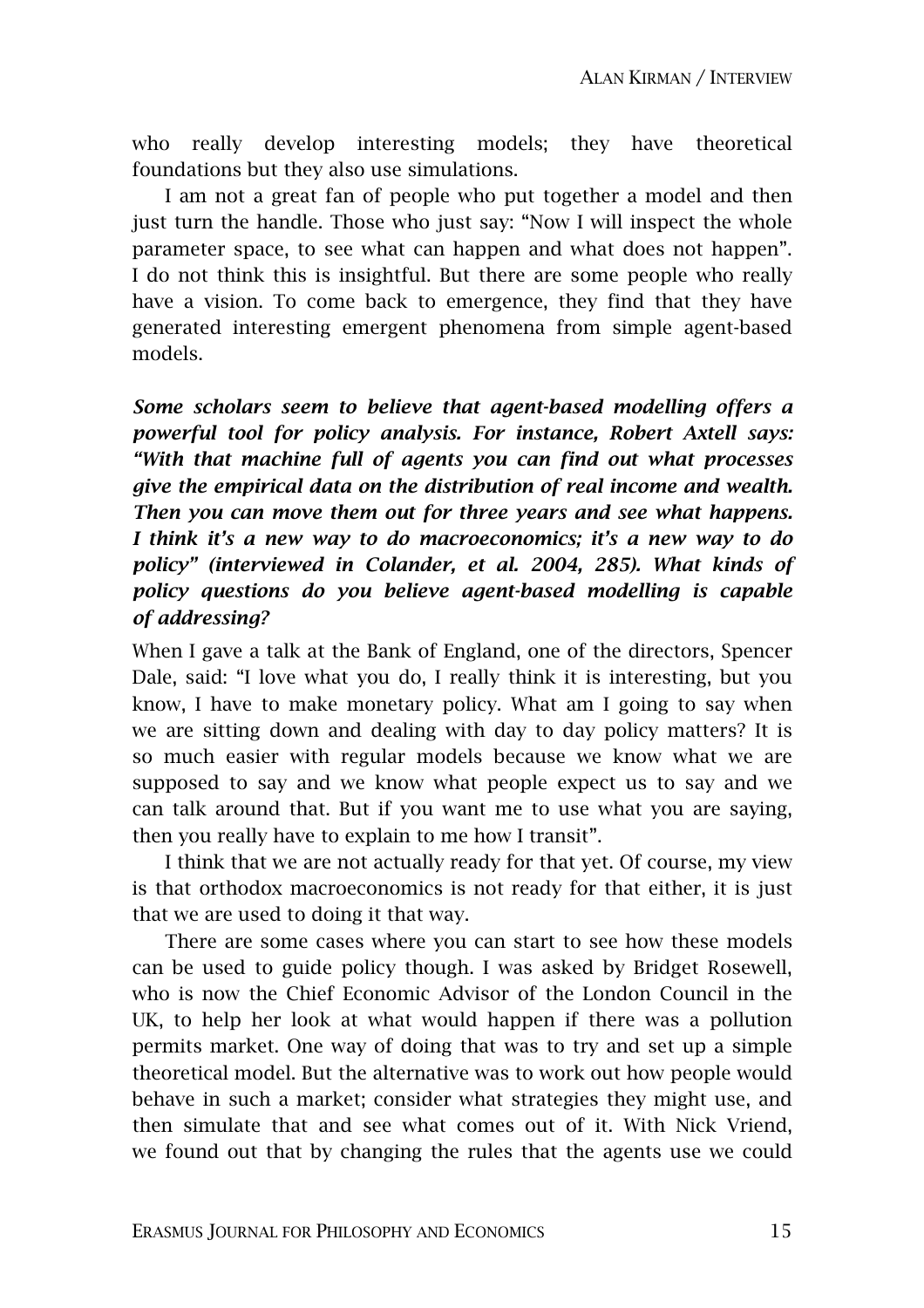change the volatility of the resulting prices a lot. That was what was worrying the government at the time, i.e., that these prices were going to be too volatile. By looking at the agent-based model, we found out that we could reduce the volatility substantially by not allowing people to do certain things.

So there are already some areas where these models are being used, but to say that we should move on to doing macroeconomic policy now on the basis of agent-based modelling is too much. There are some optimists like Joe Stiglitz, Mauro Gallegati, and others who are starting to make macroeconomic recommendations on this basis. Yet other people are not so convinced.

# *What about the work of Andy Haldane of the Bank of England? He seems to be trying to use these sorts of techniques to try and get a better understanding of what "Too Big to Fail" actually means—at the moment it seems a bit of an empty slogan?*

That is exactly the sort of thing he has in mind. And you are right that at the moment "Too Big to Fail" is just a slogan. We hear that if this bank went down, the others will go down too, so we should not allow the first to go down. But that is not articulated in the same rigorous way that you would require of somebody doing mathematical economics.

The question is, at what point does this interdependence become so important in the network that you cannot let one of our nodes go down? We can look at a banking network and consider if letting this node go down will take the whole system down with it. The step we have to take now is not only to look at the size of these nodes but to ask, what are the links? What are the arrangements that exist between these banks? What happens if one bank does actually get into trouble? Are the contractual arrangements such that the overseeing authority would see that the whole system would automatically get into trouble or are they such that the authority could just stay to one side? If we do not have the answer to that sort of question, then we do not know whether the trouble will propagate. So I think the next step is to really study the markets closely, and that is what central banks can do because they have the data—they know to what extent Barclays is tied up with HSBC, and so forth. Then, once we know more about what these links are, we can connect them as nodes and links. We have to study these links and nodes before we can say if this network is likely to collapse.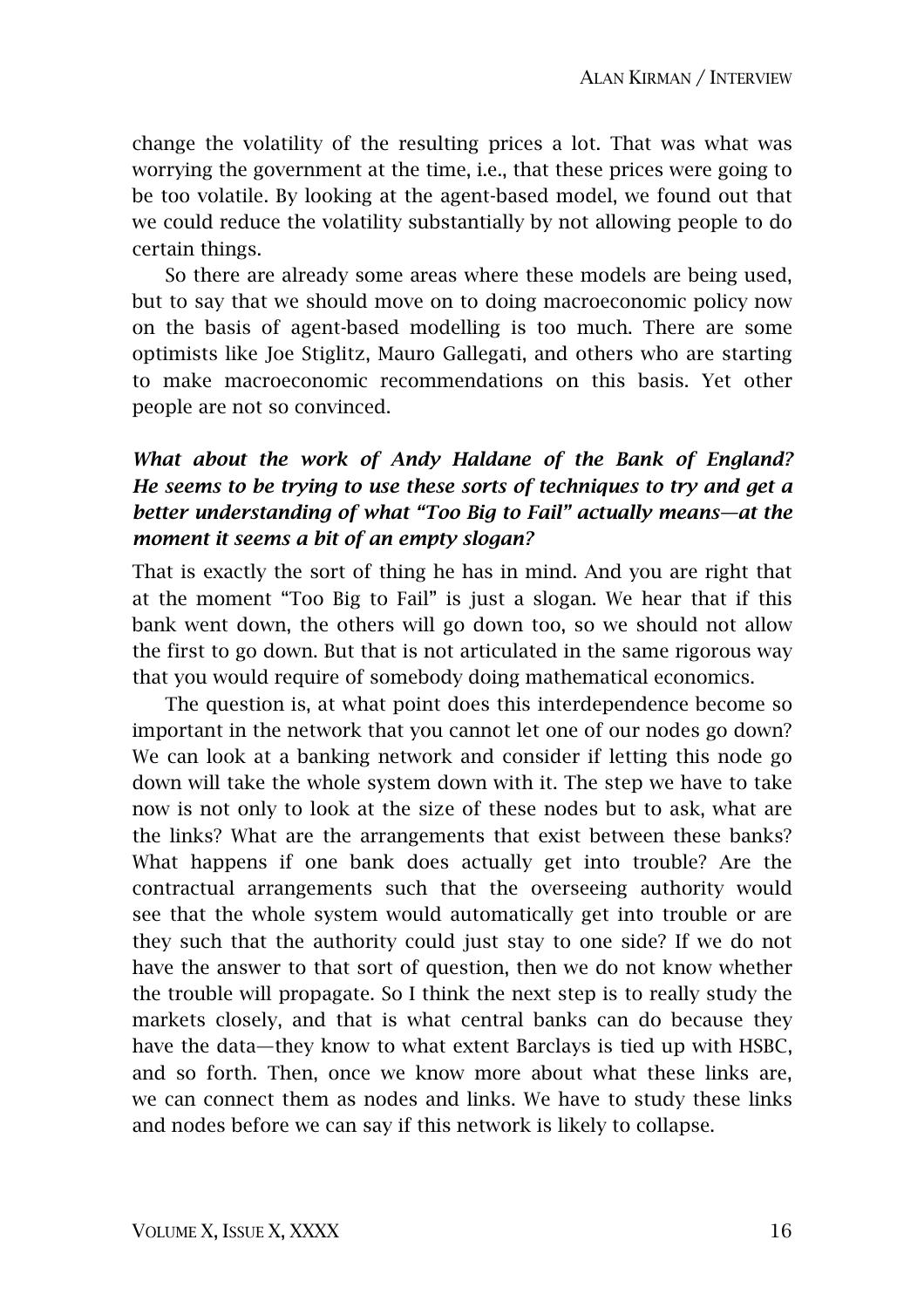# *Summing up then, something like system resilience would be a policy dimension that network theory and agent-based modelling can contribute to.*

Yes, and it is the resilience of the network that matters more than the resilience of individual banks. We used to say, "let us put these restrictions on individual banks", but if you only worry about individual banks, you do not know what "Too Big to Fail" means, because "Too Big to Fail" is really about the impact on others. It does not mean *what happens to you*, it means *what happens to the others*. Putting restrictions on individuals just means we do not want anybody to fail.

*Continuing with policy matters, let us return to the problem raised by David Colander that you mentioned earlier. He expresses some scepticism about the capacity of agent-based modelling to offer clear policy advice: "When you have models with multiple equilibria, path dependency, nonlinear dynamics, endogenous tastes, institutional restrictions, and hysteresis, there are so many degrees of freedom that theory presents little in the way of restrictions on policy. With that many degrees of freedom, a sufficiently capable modeler can devise a theoretical model to support any policy" (Colander 2003, 20-21). What is your opinion about the prospects for agent-based policy analysis? Do you think that we can gather enough evidence to constrain our model specifications?* 

In the end the people building these models should be able to see which of the assumptions are driving the results. In general it is not true that all the assumptions have equal weight. Some might be changed without much impact. So in the end we should start to see which assumptions are driving a particular result.

Let me give you one very simple example. A lot of people have been trying to reproduce the exponential distributions or Pareto-type distributions of all sorts of phenomena, whether it be stock-market prices, the size of firms, city size, or whatever. This distribution appears all over the place; it is amazing. Now if you look carefully at what is going on here, it turns out to be always based on the following observation: if you take the case of cities, what you do is to say that when someone wants to move to a city, the probability to do so is proportional to the size of the existing city. With that rule, you automatically produce a Pareto distribution of city sizes. The same thinking is behind macro models of capital distribution. What happens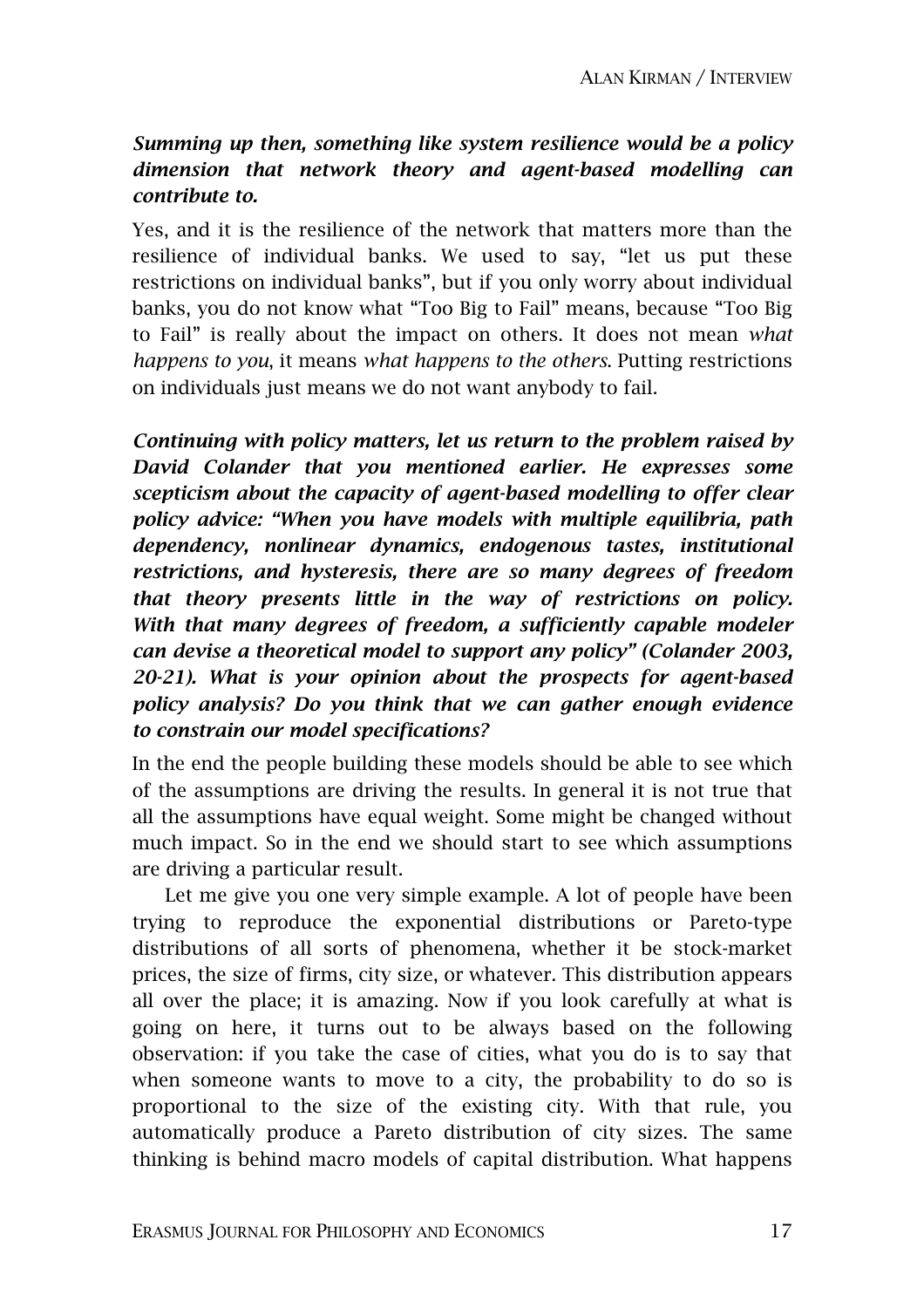is that firms that have the most capital are those who will get more capital.

We see these wonderful Pareto distributions all over the place, yet they are in fact due to a very simple underlying mechanism. I think the same thing will happen elsewhere. It is not true that just because there are so many of these things we will never see the light; we will start to see which assumptions are driving the results. And once we do that it will make our job much easier.

*In your recent book, one finds a lot of terms like 'understand(ing)' and 'explain(ing)'. In contrast, you seldom use terms like 'predict(ing)', 'forecast(ing)', 'control(ing)', 'intervening' and 'policy making'. What would you reply to someone who believes that economics is primarily in the business of predictions and policy recommendations and that, while your enterprise is perhaps valuable for explanatory purposes, it is of little use in the pursuit of these goals?* 

My wife says the same thing to me. She says: "Whenever you talk, I always have the feeling of somebody who is looking at an ant nest or a beehive and is very interested in what is going on in there and is really curious about it, but is not particularly worried about making it work better. In some sense, you are a curious observer rather than someone who is actually in the business of doing something". I think that is a legitimate criticism. I do not know whether that is my nature or what. I just find these things very interesting. I reason a little bit like an entomologist.

So, on forecasting, if you believe in this sort of systems approach, forecasting is a very difficult exercise. Just look around now at people forecasting, and people have these big, very sophisticated models. But, when you look at the discussions about what the growth rate in the European Union will be, or the growth rate in the United States, say, you see how quickly these things are revised. From one month to the next, the French government says: "Well, we have come down from 2.5 to 1.7". Is that not a big change? It is, in fact, a very big change; it makes a huge difference in terms of what we had better do with the deficit, and so forth.

I think we will do much better by looking at the nature of the evolution rather than trying to predict "this is going to happen"; trying to say, would this type of change that is happening lead to a more positive evolution or a more negative evolution? That is something we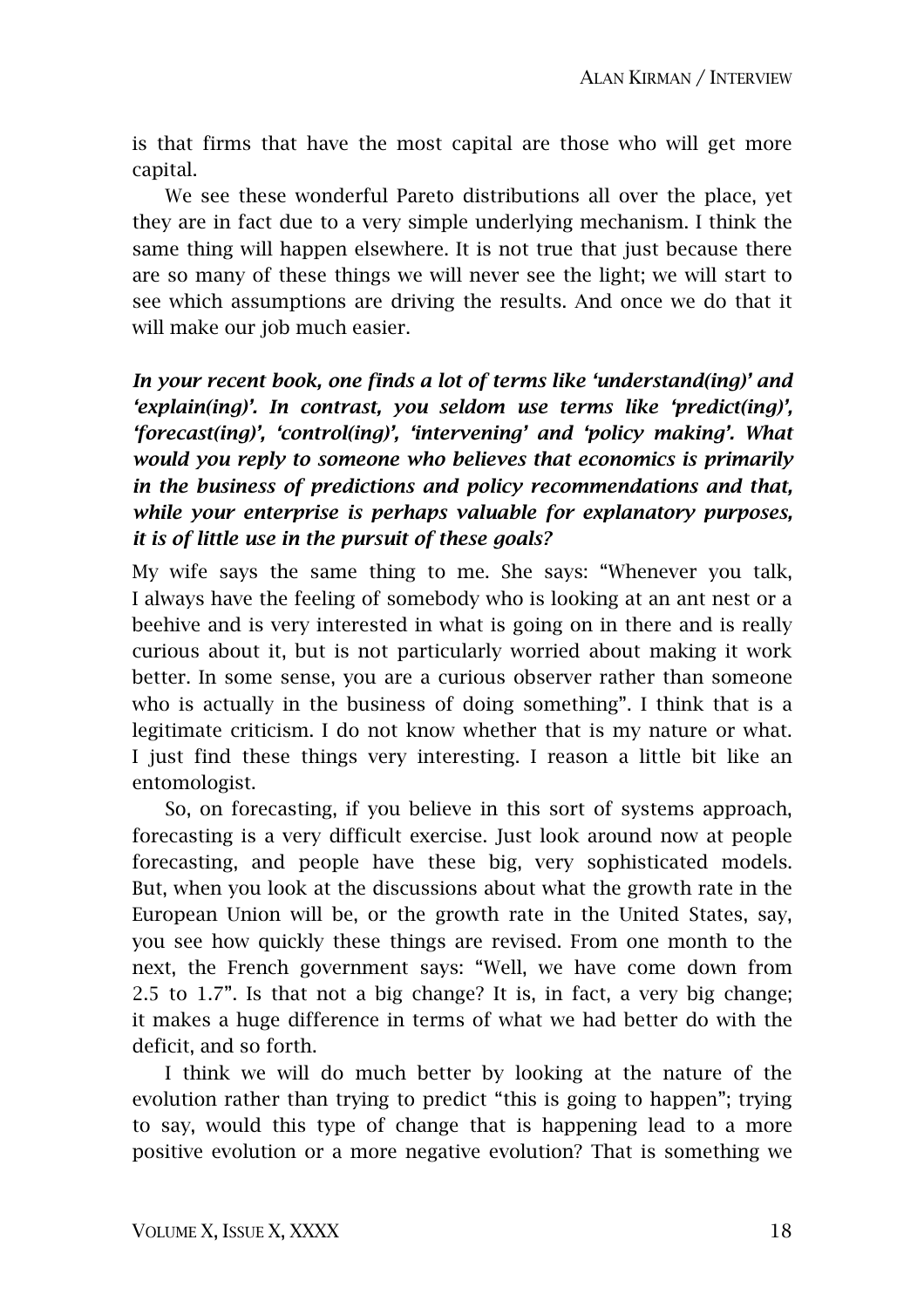can probably say something about, but saying that the growth of GDP will be 1.2, 2.3, or whatever, I just think we are not in that game.

In using this stuff to actually make policy recommendations, I think one has to be pretty modest. In fact, I am not sure how much it is really about using economics and how much it is a matter of having a vision of the world. When Hugo Sonnenschein said to me that macroeconomics was about wisdom, well, I have come to believe more and more that he was probably right. In some sense, macroeconomics is a lot about experience and rather little about formal analysis. But that is just a personal view, and a bit of a cop-out—a way of saying: "Sorry dear boys, I cannot do this!"

# *We also want to ask you about your feelings toward the use of mathematics in economics. Many heterodox economists argue that there is too much mathematics expected of economists, and that the profession has become obsessed with being overly formal. How do you think economists should use mathematics?*

I find it strange that we should worry about a tool, that this tool should somehow be a criterion for judging work or be the subject of criticism. Mathematics is just a way of simplifying a problem, perhaps wrongly at times. John Chipman did a survey of international trade theory at one point, which was published in *Econometrica* (Chipman 1965), and there he says that sometimes mathematics turns out to be useful because it enables you to frame things in a clearer way. For him, solving certain problems in economics without mathematics is a bit like crossing the Channel by swimming. It is an admirable feat and everybody applauds it, but it is probably not the easiest way to cross the Channel. So, in a sense, avoiding mathematics in principle does not seem to me to make any sense. But becoming obsessed with mathematics does not seem to make any sense either.

In fact, I do not think the real issue has to do with mathematics and non-mathematics. Mathematics is just a tool, and really whatever tool that you can find around, well, that is fine. But somehow there is now a hierarchy, and mathematics is thought to be a superior thing to do. Recently, in our group, they refused a PhD student that I wanted them to take because she did not have hardcore training in mathematics. And she had done courses in business and so forth and wanted to work on behavioural finance. But they said: "This is not a serious person". This in my opinion is a very poor criterion, because her making some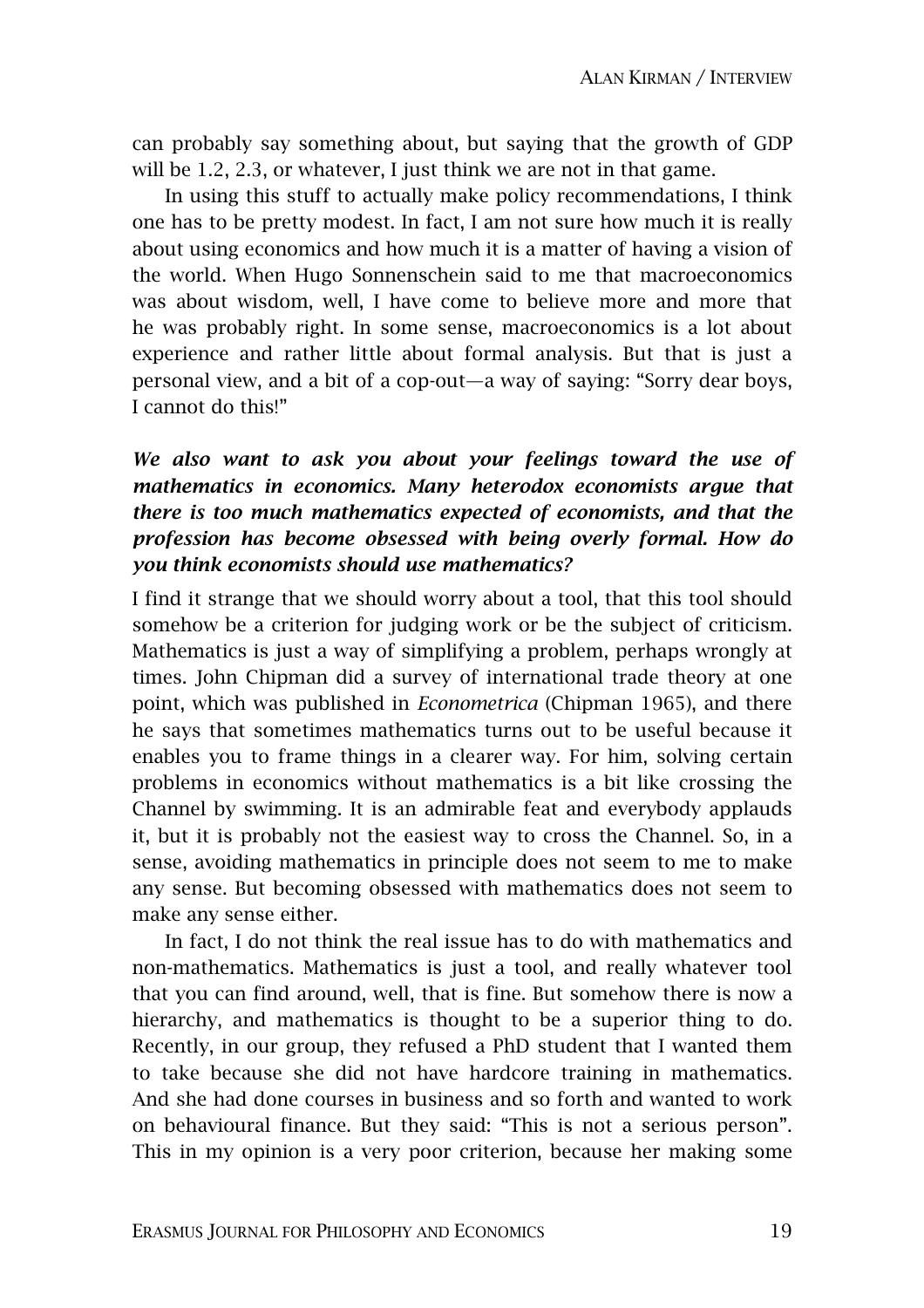progress on this particular problem does not necessarily require her to be a mathematician. There are lots of people around, like Akerlof and Bob Shiller, who do not use very high-powered mathematics, but do have good insights.

Many of my colleagues think that Schelling should not have won the Nobel Prize. When I ask them why, they say, "there is almost no math in what he does!" And it is certainly true that he does not use difficult mathematics. But he has difficult and really interesting ideas. Why should I judge him on the mathematical tools he uses?

Years ago, I was involved in organising conferences with Christopher Zeeman, who was one of the founders of catastrophe theory and the head of the mathematics department at the University of Warwick. He used to organize *rencontres* between mathematicians and people from other disciplines, and we organized one between economists and mathematicians. We had some great mathematicians—John Milnor, Steve Smale, Rene Thom, and others—wonderful mathematicians. And on the other side, we had Gérard Debreu, Hugo Sonnenschein, Werner Hildenbrand, and a whole group of very distinguished mathematical economists. After the first two, three hours, I think it was Milnor who said: "We all know that you guys can do mathematics, you do not have to show us. Everybody does his own thing. You want to show us that you are good at doing certain sorts of mathematics; that is fine. But we are interested in the economic problems. We thought that you were going to tell us about economic problems and we were going to use our mathematical tools to help you. But all you are telling us is the mathematical tools that you use and how you are doing well with them. But that is not going to create much". I think that was absolutely right. After that, the economists were rather silenced and started shifting in their seats uncomfortably. Debreu never said very much anyway, but it was clear he was very insulted, because basically he liked to think of himself as a mathematician.

# Is it possible for you to summarize your diagnosis of the state of *macroeconomics?*

I would say that macroeconomic theory has gone down a blind alley in the sense that we have locked onto a particular model: general equilibrium. But it is not really general equilibrium, I mean, it is a oneman model! In particular, it has become mathematically sophisticated without representing the fundamental features of the macro-economy.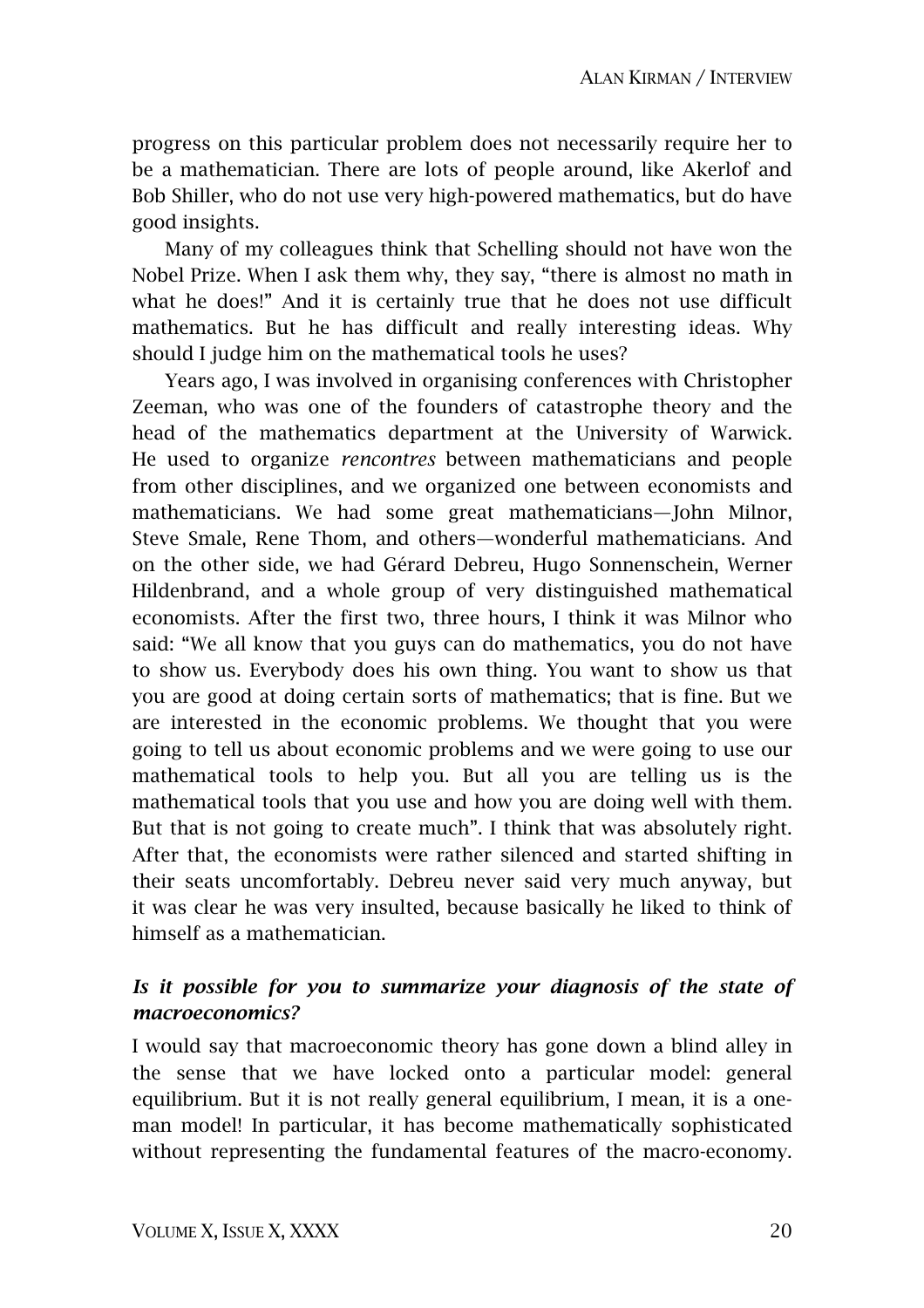So I would say that people like Kydland and Prescott, and so forth, people like that, deserve their Nobel Prizes because they changed the way that people do macroeconomics. But in my view it was not a positive change. I think we have gotten away from worrying about the macro-economy as a system with interdependence, and so on, and become obsessed with this particular vision of how it works. One predominant idea is that of external shocks—and in particular the idea that the shocks that happen to the economy should essentially be the technological shocks. As Joe Stiglitz said, what could we mean by a negative technological shock? That people forget what they could do before?

So we have this idea that we have a system which is in equilibrium and that every now and then it gets knocked off the equilibrium by 'a shock'. But shocks are part of the system! We have gone down a track that actually does not allow us to say much about the real, major movements in the macro-economy. In the end, we should be more interested not in the periods where the economy is running along relatively smoothly, but in the periods where it changes. People typically say: "Well, this is not a normal period, and we analyse what happens in normal periods, and all of this is about deviations from that". But we should be studying non-normal periods, instead of normal ones, because that is what causes real problems. And we do not do that.

So my vision of the state of macroeconomics is that it somehow has the wrong view: an equilibrium view and a stationary state view. But what is important and interesting about macroeconomics is precisely when those two things do not hold. How can you talk of equilibrium when we move from 5% unemployment to 10% unemployment? If you are in Chicago, you say "Well, those extra 5% have made the calculation that it was better for them to be out of work". But look at the reality; that is not what happens. People do not want to be out of work. It is a tragedy for these individuals; it affects their identities. It upsets me a lot to think that people just say: "Ah, only another 5%; we handled this rather well". Millions of people are out of work, and we are not worried about that?

That is the major failure in macroeconomics. It does not address the serious problems that we face when we get out of equilibrium. And we are out of equilibrium most of the time.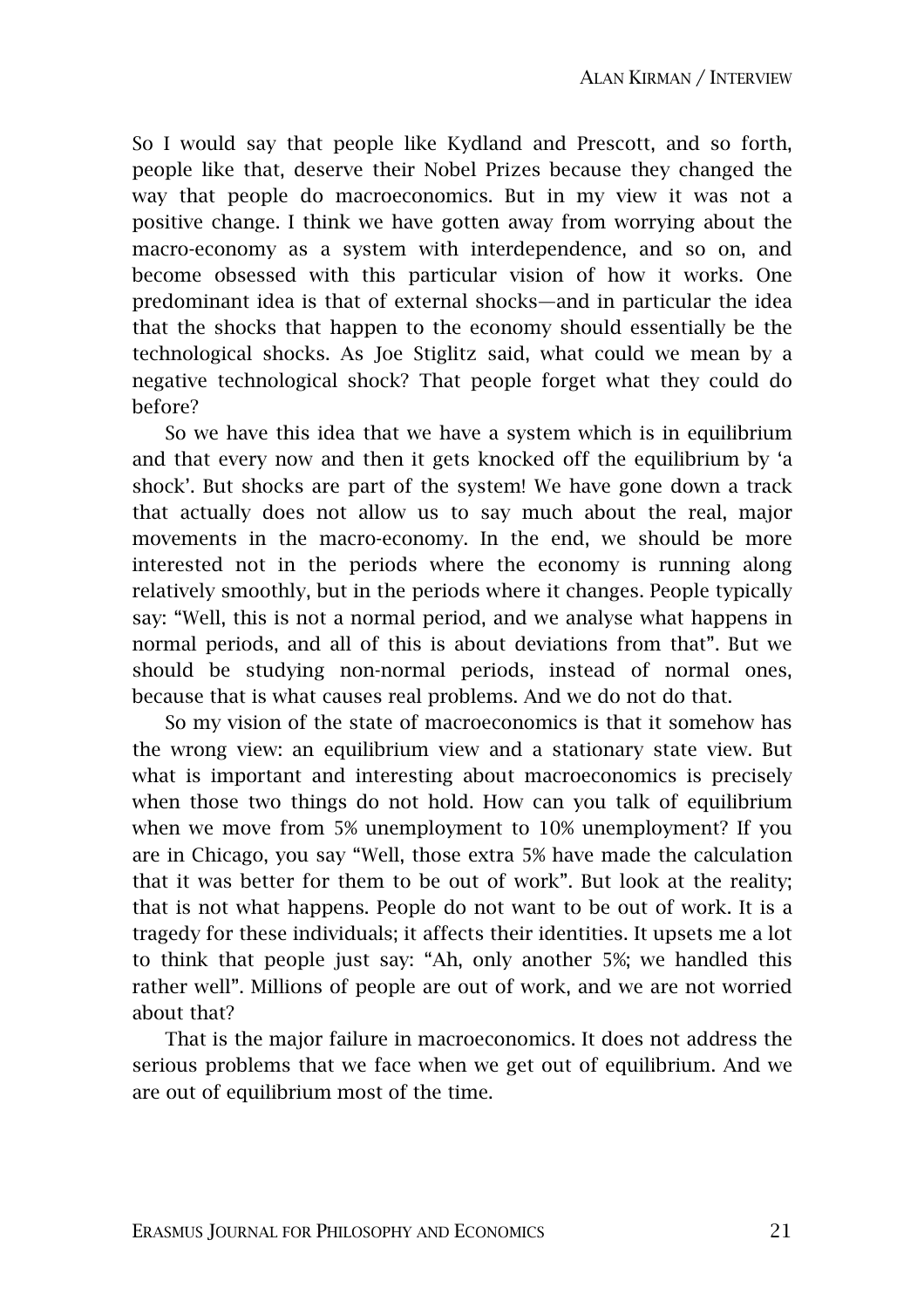# *That was the diagnosis, so now what treatment would you propose? And how do you think the profession should reform?*

Ah, the profession. Well, as Buzz Brock says, we should open our minds, but not so much that our brains fall out. I think that we should take on board all sorts of different approaches to macroeconomics and to looking at how markets function. We should start to incorporate empirical evidence, rather than getting obsessed with extremely limited models. We should try to keep thinking about all these things that impact on the economy and see whether we can incorporate some of them, and maybe drop some other ones. We should not be totally focused on producing a closed-form model that you can solve and then say that it is a representation of what we see out there. If you do not look out there, this model will always be detached from reality.

That is a criticism of the profession. If you want to succeed, you have to publish in good journals. What the good journals publish are basically advances on previous work. That is absolutely reasonable, and it is understandable that the profession should have a lot of inertia in it. But it also should not be so locked in that anything that is more innovative cannot get into these major journals. I think, if you look at the *American Economic Review*, it is actually not really so bad, because it does incorporate quite a lot of behavioural economics, experimental economics, and so forth. But in macroeconomics, I think, it is extremely conservative. If you produce a model which is not in line with what was being done before, it is very difficult to publish.

There was this young economist, I think he was at UCLA, who wrote to me when I wrote this paper called 'Whom or what does the representative agent represent?' (Kirman 1992). He said: "Dear professor, I really agree with what you said. I think that it is intellectually absolutely right. Unfortunately, I am a young macroeconomist who is an assistant professor. I build models based on a representative agent. I know how to do that, and I know how to publish that. And I need to get tenure. Once I have got tenure, maybe I will be able to turn around and start to think about the sort of models that do not use the representative agent, but unfortunately, what I think will happen is that by then I will have got into the habit of doing it. I will publish my articles, get a decent reputation, I will get promotion, and I will probably never think about this again. But anyway, thank you very much for the insight!"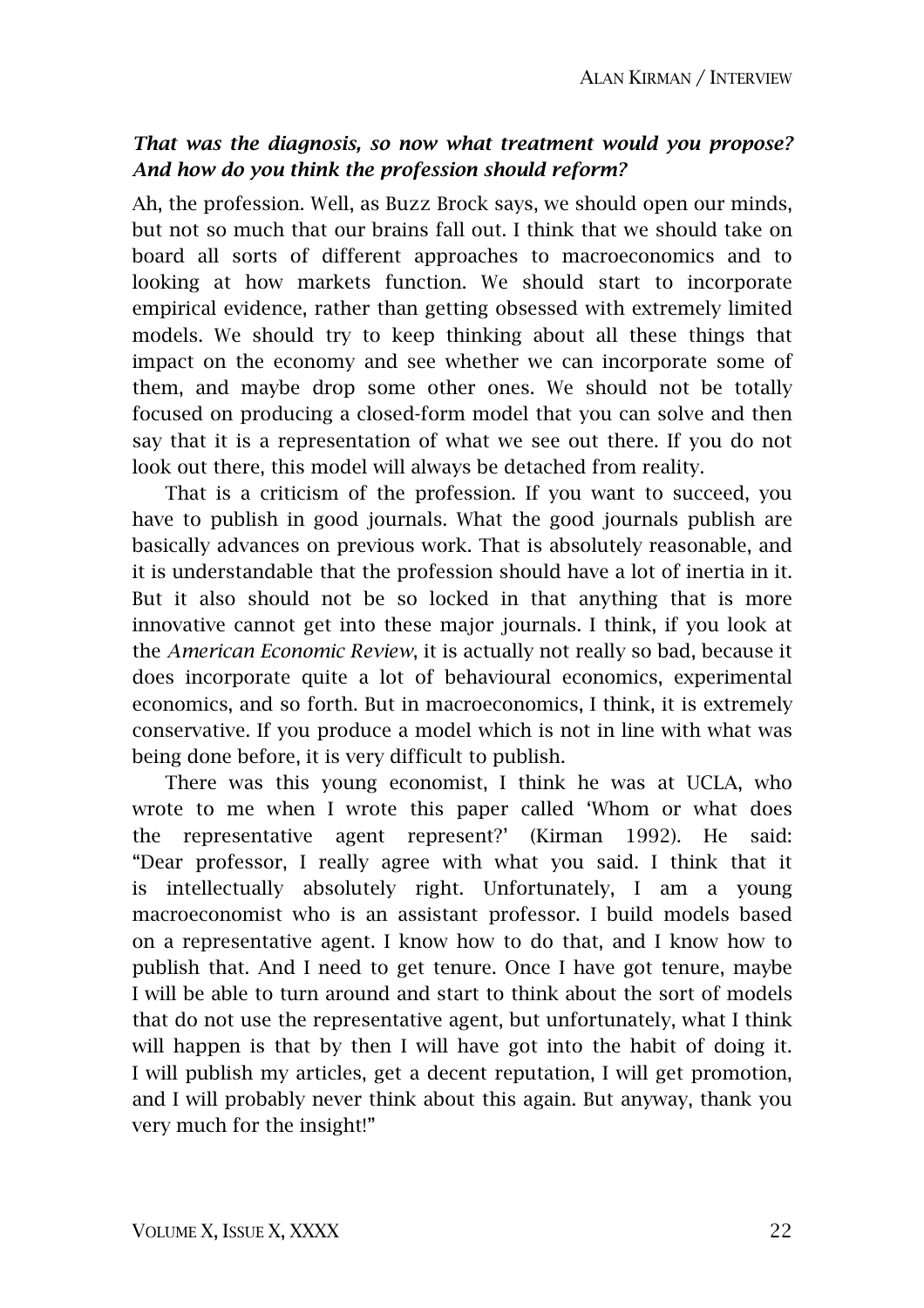#### *That is a bit depressing!*

No! I thought that was extremely honest. That is just the way it is. It is very difficult. Curiously enough, places like the *Journal of Political Economy* allow for Schelling-type models and so on every now and then. So it is not true that the profession is a solid block against anything innovative. But there is a natural suspicion of things that cannot be reduced to a standard equilibrium.

So what reforms are necessary? Well, the way that the profession reacts is to create new journals, right? For example, from the outset I was involved with the *Journal of Economic Behavior and Organization*, which was really considered a marginal, weird journal. But nowadays it is a very acceptable journal; it is well thought of. That is the way that these changes will happen. I would like to believe in pure natural selection, but I think that there is a lot of inertia in the profession.

Every now and then I get invited to conferences in neurobiology. There people are really interested by what they are doing. Once they start telling you about what they are doing, you know, you just cannot stop them. But in discussion at economics conferences, it is usually about who is going to get a promotion where, who published in this or that journal. We should change that.

If you go to an experimental economics conference, it is more like that. They are more excited about what they are doing. But if you go to a macroeconomics conference, all you want to do is get out! It is the price you have to pay. You have to be there. They are all there, listening very seriously to each other.

### *So ultimately, are you optimistic or pessimistic about the profession's future?*

Well, as Keynes might have said, 'in the long-run' I think that things will get a lot better. I think that people will realize that economics is a wonderful and exciting subject and they will stop treating it as an analytical exercise which is independent of reality. A lot of people do empirical work of course, but not imaginative, exciting empirical work. Often it is rather routine. But I have more sympathy for the individual who gets down and starts to analyse some data for a particular market—the market for wheat or something—and really looks at how it works, than I do for the person who builds the n<sup>th</sup>-generation DSGE model. I think that the first individual is trying to understand what is going on. The tools that he uses may not be super exciting but he adds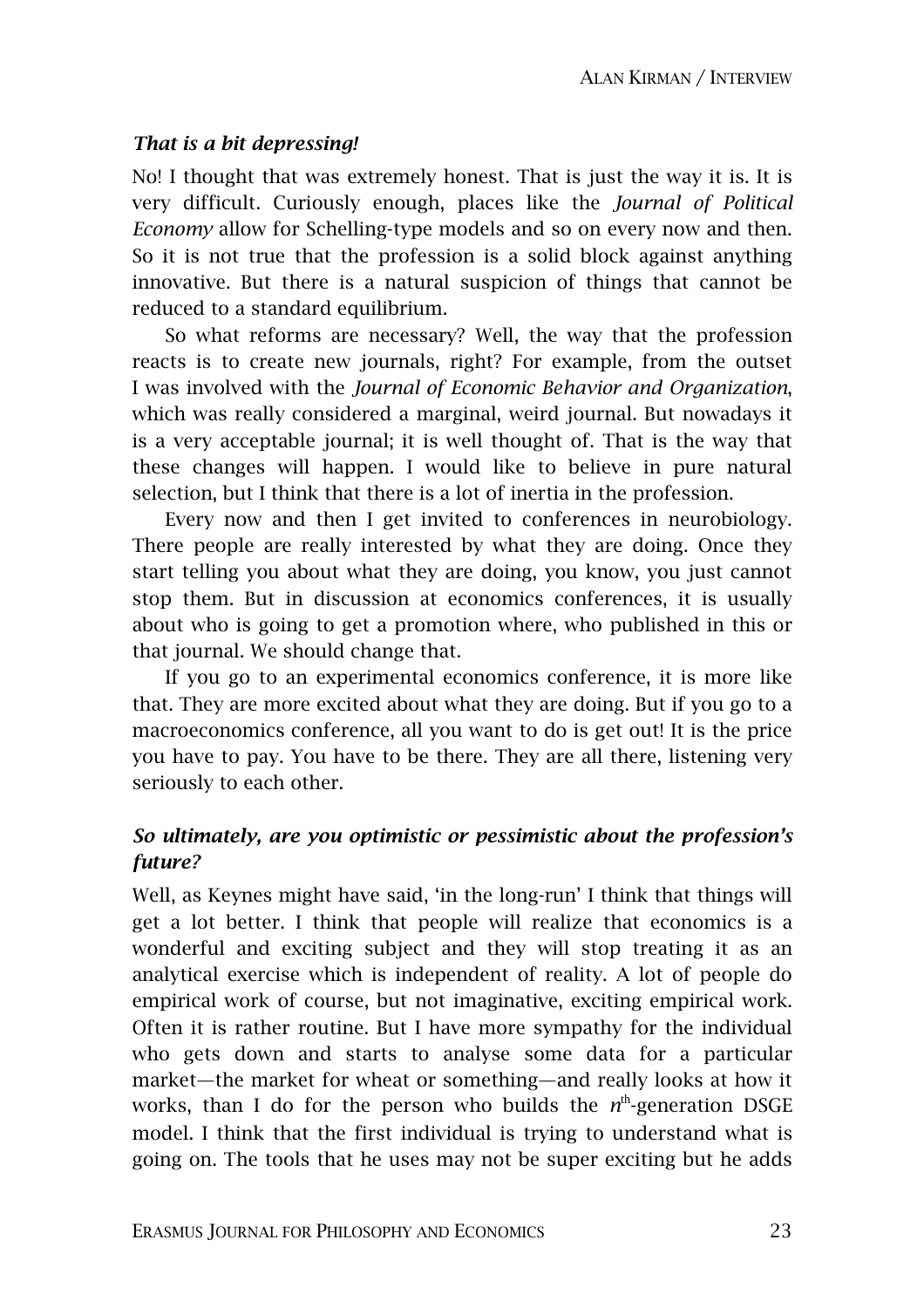to our understanding of the economic world. That is what it is about. That is what I thought when I came to economics, I thought: "this is really about understanding how economic phenomena happen. What a wonderful, exciting subject".

#### **REFERENCES**

- Arthur, W. Brian, John Holland, Blake LeBaron, Richard Palmer, and Paul Tayler. 1997. Asset pricing under endogenous expectations in an artificial stock market. In *The economy as an evolving complex system II*, eds. W. Brian Arthur, Steven N. Durlauf, and David A. Lane. Reading (MA): Addison-Wesley, 15-44.
- Binmore, Kenneth G. 1990. *Essays on the foundations of game theory*. Cambridge (MA): Basil Blackwell.
- Chipman, John S. 1965. A survey of the theory of international trade: part 1, the classical theory. *Econometrica*, 33 (3): 477-519.
- Colander, David. 2003. Post Walrasian macro policy and the economics of muddling through. *International Journal of Political Economy*, 33 (2): 17-35.
- Colander, David, Richard P. F. Holt, and J. Barkley Rosser, Jr. 2004. *The changing face of economics: conversations with cutting edge economists*. Ann Arbor: University of Michigan Press.
- Churchland, Patricia S., and Terrence J. Sejnowski. 1992. *The computational brain*. Cambridge (MA): MIT Press.
- Debreu, Gérard. 1974. Excess demand functions. *Journal of Mathematical Economics*, 1 (1): 15-21.
- Epstein, Joshua M., and Robert L. Axtell. 1996. *Growing artificial societies: social science from the bottom up*. Cambridge (MA): MIT press.
- Föllmer, Hans. 1974. Random economies with many interacting agents. *Journal of Mathematical Economics*, 1 (1): 51-62.
- Goodwin, Richard M. 1951. The nonlinear accelerator and the persistence of business cycles. *Econometrica*, 19 (1): 1-17.
- Gordon, Deborah M. 2010. *Ant encounters: interaction networks and colony behavior*. Princeton: Princeton University Press.
- Härdle, Wolfgang, and Alan P. Kirman. 1995. Nonclassical demand : a model-free examination of price-quantity relations in the Marseille fish market. *Journal of Econometrics*, 67 (1): 227-257.
- Hildenbrand, Werner. 1994. *Market demand: theory and empirical evidence*. Princeton: Princeton University Press.
- Hildenbrand, Werner, and Alan P. Kirman. 1976. *Introduction to equilibrium analysis: variations on themes by Edgeworth and Walras*. Amsterdam: North Holland Publishing Co.
- Hildenbrand, Werner, and Alan P. Kirman. 1988. *Equilibrium analysis: variations on themes by Edgeworth and Walras*. Amsterdam: North-Holland Publishing Co.
- Kirman, Alan P. 1992. Whom or what does the representative individual represent? *The Journal of Economic Perspectives*, 6 (2): 117-136.
- Kirman, Alan P. 2011. *Complex economics: individual and collective rationality*. London: Routledge.